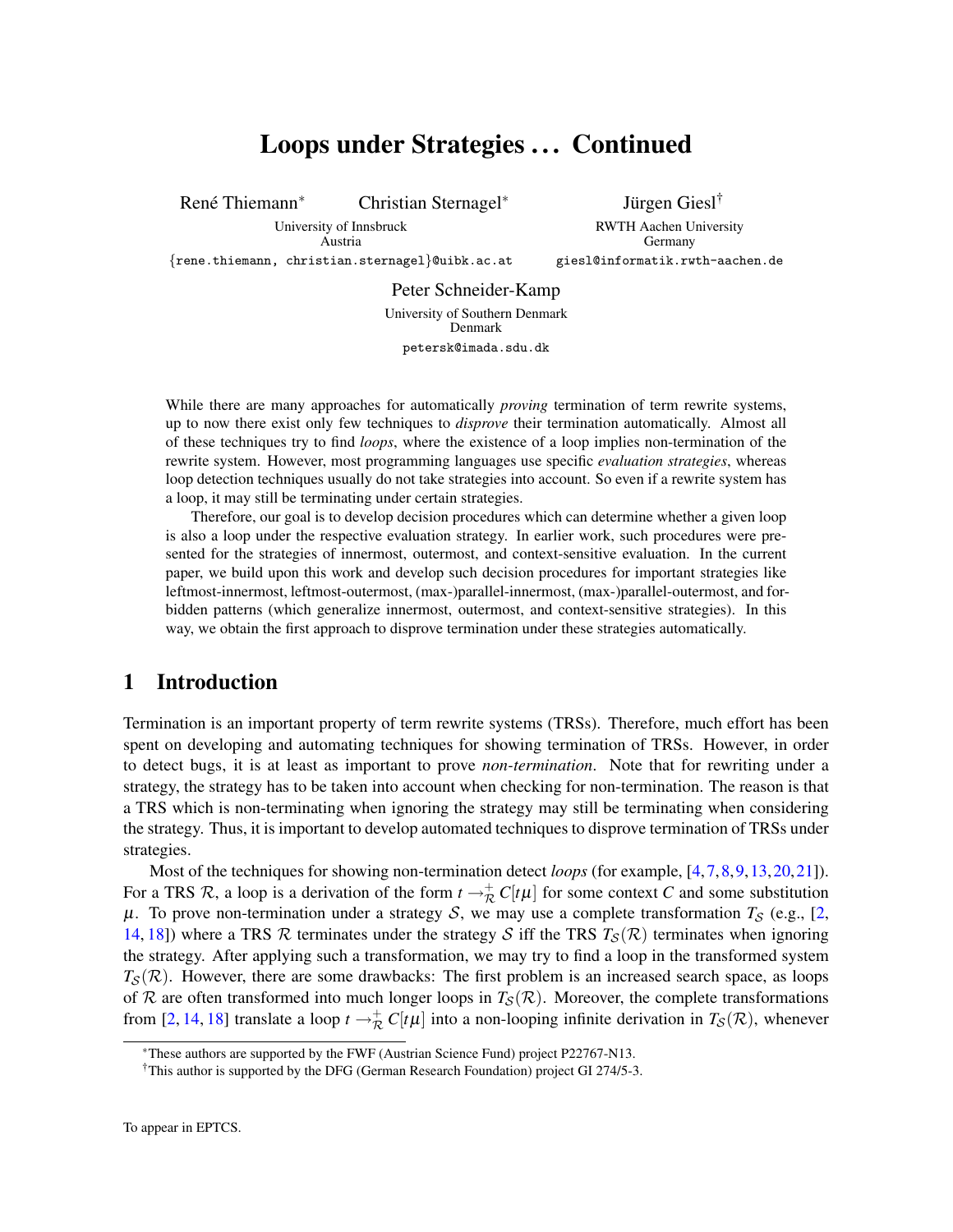$C \neq \Box$ . These two problems were solved in [\[17,](#page-14-10) [19\]](#page-14-11) by decision procedures which, given a loop in the original system  $\mathcal{R}$ , directly decide whether the loop is also a loop under the respective strategy. Here, [\[17\]](#page-14-10) treats the innermost strategy whereas [\[19\]](#page-14-11) deals with the context-sensitive [\[10\]](#page-14-12) and the outermost strategy. Another problem is the availability of complete transformations. For the leftmost-innermost, parallel-innermost, and max-parallel-innermost strategy we know by [\[15\]](#page-14-13) that a TRS is terminating under one of these strategies iff it is innermost terminating. Thus, we can use the decision procedure for innermost loops  $[17]$  to disprove termination under these strategies.<sup>[1](#page-1-0)</sup> However, we are not aware of any complete transformation for the strategies leftmost-outermost, parallel-outermost, and max-paralleloutermost. Therefore, in this paper we build upon the direct methods of [\[17,](#page-14-10) [19\]](#page-14-11) and give decision procedures for all these strategies (i.e., these procedures again decide whether a loop is also a loop under the strategy). Note that our decision procedures can also be extended to the context-sensitive case, e.g., to the leftmost-innermost context-sensitive strategy.

Finally, recently a generalization of innermost/outermost/context-sensitive rewriting has been introduced: *rewriting with forbidden patterns* [\[6\]](#page-14-14). In this paper we also develop a decision procedure for loops under forbidden patterns.

Before giving an overview on the contents of this paper, we present a motivating example.

<span id="page-1-1"></span>**Example 1.** *Consider the following TRS (computing the factorial) which is a variant of [\[17,](#page-14-10) Ex. 1].* 

| $factorial(y) \rightarrow fact(0, y)$                               | $\Box$ | $0 \cdot y \rightarrow 0$                  |      |
|---------------------------------------------------------------------|--------|--------------------------------------------|------|
| $fact(x, y) \rightarrow if(x == y, s(0), fact(s(x), y) \cdot s(x))$ |        | $s(x) \cdot y \rightarrow y + (x \cdot y)$ | (8)  |
| if $(\text{true}, x, y) \rightarrow x$                              | (3)    | $x == y \rightarrow eq(chk(x), chk(y))$    | (9)  |
| if (false, $x, y$ ) $\rightarrow$ y                                 | (4)    | $eq(x,x) \rightarrow true$                 | (10) |
| $0 + v \rightarrow v$                                               | (5)    | $chk(x) \rightarrow false$                 | (11) |
| $s(x) + y \rightarrow s(x + y)$                                     | (6)    | $eq(false, y) \rightarrow false$           | (12) |

*Here,* fact $(x, y)$  *computes*  $\prod_{x \le z < y} (z + 1) = (x + 1) \cdot (x + 2) \cdot \ldots \cdot y$ . The intended strategy is leftmost*outermost. Otherwise, rule (2) would directly cause non-termination. Moreover, this strategy is needed for the equality-test encoded by rules (9)–(12) (which takes at most three reductions). Nevertheless, we obtain the following looping leftmost-outermost reduction (the respective redexes are underlined):*

$$
t = \frac{\text{fact}(x, y)}{\text{if } (x == y, \text{s}(0), \text{fact}(\text{s}(x), y) \cdot \text{s}(x))}
$$
  
\n
$$
\rightarrow \text{if } (\text{eq}(\text{chk}(x), \text{chk}(y)), \text{s}(0), \text{fact}(\text{s}(x), y) \cdot \text{s}(x))
$$
  
\n
$$
\rightarrow \text{if } (\text{eq}(\text{false}, \text{chk}(y)), \text{s}(0), \text{fact}(\text{s}(x), y) \cdot \text{s}(x))
$$
  
\n
$$
\rightarrow \text{if}(\text{false}, \text{s}(0), \text{fact}(\text{s}(x), y) \cdot \text{s}(x))
$$
  
\n
$$
\rightarrow \text{fact}(\text{s}(x), y) \cdot \text{s}(x)
$$
  
\n
$$
= C[t\mu]
$$

<span id="page-1-0"></span> ${}^{1}$ By performing all steps in a parallel-innermost step one after another, one can easily show that innermost loopingness is equivalent to parallel-innermost loopingness. Moreover, by [\[15\]](#page-14-13) an innermost loop implies leftmost-innermost and maxparallel innermost non-termination. Yet, this does neither imply leftmost-innermost nor max-parallel-innermost loopingness. As an example, consider  $\mathcal{R}' = \{a \rightarrow f(n\vert \text{loop}, a)\} \cup \mathcal{R}$ , where nloop is a non-terminating, but non-looping term w.r.t.  $\mathcal{R}$ . Then  $\mathcal{R}'$  is innermost looping but neither leftmost-innermost looping nor max-parallel-innermost looping. This might be a motivation to also develop decision procedures for the various innermost strategies. Since the decision procedures for leftmost-, parallel-, and max-parallel-*outermost* loops directly also give us decision procedures for the corresponding *innermost* strategies, we will mention these results in the paper as well.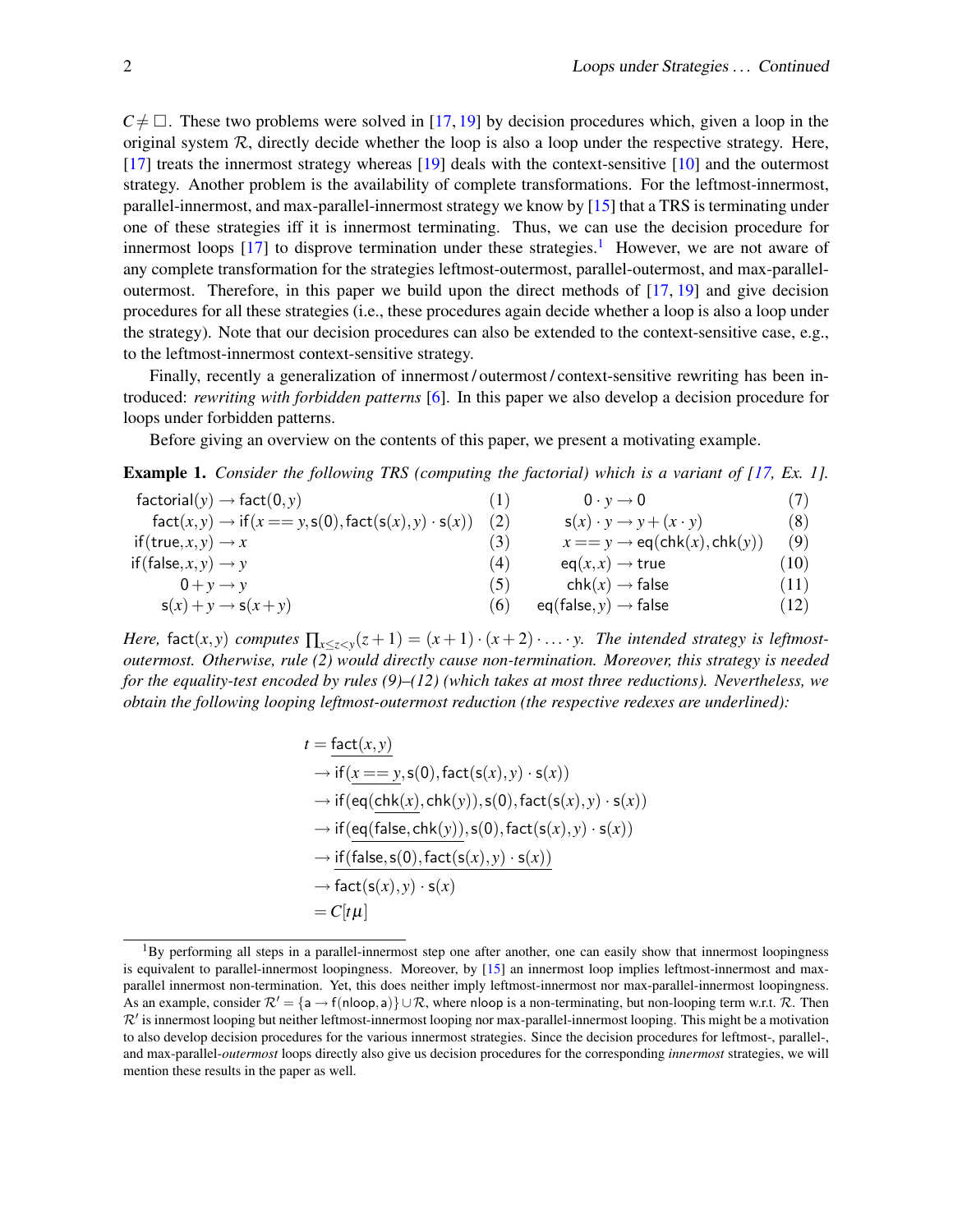*where*  $\mu = \{x/\mathsf{s}(x)\}\$  *and*  $C = \Box \cdot \mathsf{s}(x)$ *. Applying our new decision procedure developed in this paper will show that the above loop indeed is a leftmost-outermost loop, and hence,* R *does not terminate under the leftmost-outermost strategy.*

The rest of the paper is structured as follows: In Section [2](#page-2-0) we give the necessary preliminaries. Afterwards, in Section [3,](#page-4-0) we treat the special case of leftmost loops. Next, in Section [4,](#page-7-0) we consider parallel as well as max-parallel loops. Subsequently, we handle the more complicated case of loops under forbidden patterns in Section [5.](#page-8-0) Finally, in Section [6,](#page-13-0) we conclude.

## <span id="page-2-0"></span>2 Preliminaries

We only regard finite signatures and TRSs and refer to [\[1\]](#page-14-15) for the basics of rewriting. We use  $\ell$ , *r*, *s*, *t*, *u* for terms, *f*, *g* for function symbols, *x*, *y* for variables,  $\mu$ , σ for substitutions, *i*, *j*, *k*, *n*, *m* for natural numbers, *o*, *p*, *q* for positions, and *C*, *D* for contexts. Here, contexts are terms which contain exactly one hole  $\Box$ . A position *p* is left of *q* iff  $p = oip'$ ,  $q = ojq'$ , and  $i < j$ . The set of variables is denoted by  $V$ .

Throughout this paper we assume a fixed TRS R and we write  $t \rightarrow p s$  if one can reduce t to s at position *p* with R, i.e.,  $t = C[\ell \sigma]$  and  $s = C[r\sigma]$  for some rule  $\ell \to r \in \mathcal{R}$ , substitution  $\sigma$ , and context *C* with  $C|_p = \Box$ . In this case, the term  $\ell \sigma$  is called a redex at position *p*. The reduction is leftmost / innermost / outermost, written  $t \xrightarrow{l} p / \xrightarrow{i} p / \xrightarrow{\alpha} p s$ , iff *p* is a leftmost / innermost / outermost position of *t* where  $t|_p$  is a redex. The leftmost-innermost reduction is defined as  $\frac{1}{p}$  $p = \frac{1}{p}$ ,  $\frac{1}{p}$ . Similarly, the leftmost-outermost reduction is  $\frac{10}{p} = \frac{1}{p} \cap \frac{9}{p}$ . If the position is irrelevant we just write  $\to$ ,  $\frac{1}{p}$ ,  $\frac{1}{p}$ ,  $\stackrel{\circ}{\rightarrow}$ ,  $\stackrel{\text{li}}{\rightarrow}$ , and  $\stackrel{\text{lo}}{\rightarrow}$ , respectively.

We also consider parallel reductions. Here,  $t \xrightarrow{p} q_1, \dots, q_k$  s is a parallel reduction iff  $k > 0$ , the  $q_i$ 's are pairwise parallel positions, and  $t \rightarrow_{q_1} \ldots \rightarrow_{q_k} s$ . The max-parallel reduction relation is defined by  $t \stackrel{m}{\rightarrow}_{q_1,\dots,q_k} s$  iff  $t \stackrel{p}{\rightarrow}_{q_1,\dots,q_k} s$  and  $t$  has no further redex at a position that is parallel to all positions  $q_1,\dots,q_k$ . The (max-)parallel-innermost reduction is defined by  $t \stackrel{mi}{\to} / \stackrel{pi}{\to}_{q_1,...,q_k} s$  iff  $t \stackrel{m}{\to} / \stackrel{p}{\to}_{q_1,...,q_k} s$  and all redexes  $t|_{q_i}$  are innermost redexes. The (max-)parallel-outermost reductions  $mg$  and  $pg$  are defined analogously.

To shortly illustrate the difference between the strategies, observe that for the TRS  $R$  of Example [1,](#page-1-1)  $x=$   $y$   $\stackrel{\text{i}}{\rightarrow}{}^*/\stackrel{\text{ii}}{\rightarrow}{}^*/\stackrel{\text{m}}{\rightarrow}{}^*/\stackrel{\text{m}}{\rightarrow}{}^*/\stackrel{\text{m}}{\rightarrow}{}^*$  true whereas  $x==$   $y$   $\stackrel{\text{i}}{\not\rightarrow}{}^*$  true. Moreover,  $0==$  0  $\stackrel{\text{i}}{\rightarrow}{}^*/\stackrel{\text{i}}{\rightarrow}{}^*/\stackrel{\text{mi}}{\rightarrow}{}^*$  false but  $0 = 0 \stackrel{\circ}{\rightarrow}^* / \stackrel{\text{lo}}{\rightarrow}^* / \stackrel{\text{mo}}{\rightarrow}^*$  false is not possible.

Next, we consider rewriting under *forbidden patterns*.

**Definition 2** (Rewriting under forbidden patterns [\[6\]](#page-14-14)). A forbidden pattern *is a triple*  $(\ell, o, \lambda)$  *for a term*  $\ell$ , position  $o \in \mathcal{P}$ os( $\ell$ ), and  $\lambda \in \{h,a,b\}$ *. For a set*  $\Pi$  *of forbidden patterns the induced rewrite relation*  $\frac{\Pi}{\rightarrow}$  *is defined by t*  $\frac{\Pi}{\rightarrow}$  *p s iff t*  $\rightarrow$  *p s* and there is no pattern  $(\ell, o, \lambda) \in \Pi$  such that there exist a position  $o' \in \mathcal{P}$ os(*t*), a substitution  $\sigma$  with  $t|_{o'} = \ell \sigma$ , and

- $p = o' o$ , if  $\lambda = h$ ,
- $p < o'o$ , if  $\lambda = a$ , and
- $p > o' o$ , if  $\lambda = b$ .

So a forbidden pattern  $(\ell, o, h)$  means that the redex may not be at position  $o$  in a subterm of the form  $\ell\sigma$ . Similarly,  $(\ell, o, a)$  and  $(\ell, o, b)$  mean that the redex may not be strictly above and not strictly below position  $o$  in a subterm of the form  $\ell \sigma$ , respectively.

Several strategies are expressible using  $\frac{\Pi}{\Pi}$  [\[6\]](#page-14-14): Innermost rewriting is obtained by setting  $\Pi$  =  $\{(\ell, \varepsilon, a) \mid \ell \to r \in \mathcal{R}\},$  outermost rewriting by using  $\Pi = \{(\ell, \varepsilon, b) \mid \ell \to r \in \mathcal{R}\},$  Q-restricted-rewriting [\[3\]](#page-14-16) by  $\Pi = \{(\ell, \varepsilon, a) | \ell \to r \in \mathcal{Q}\}$ , and context-sensitive-rewriting [\[10\]](#page-14-12) w.r.t. the replacement map  $\mu$  can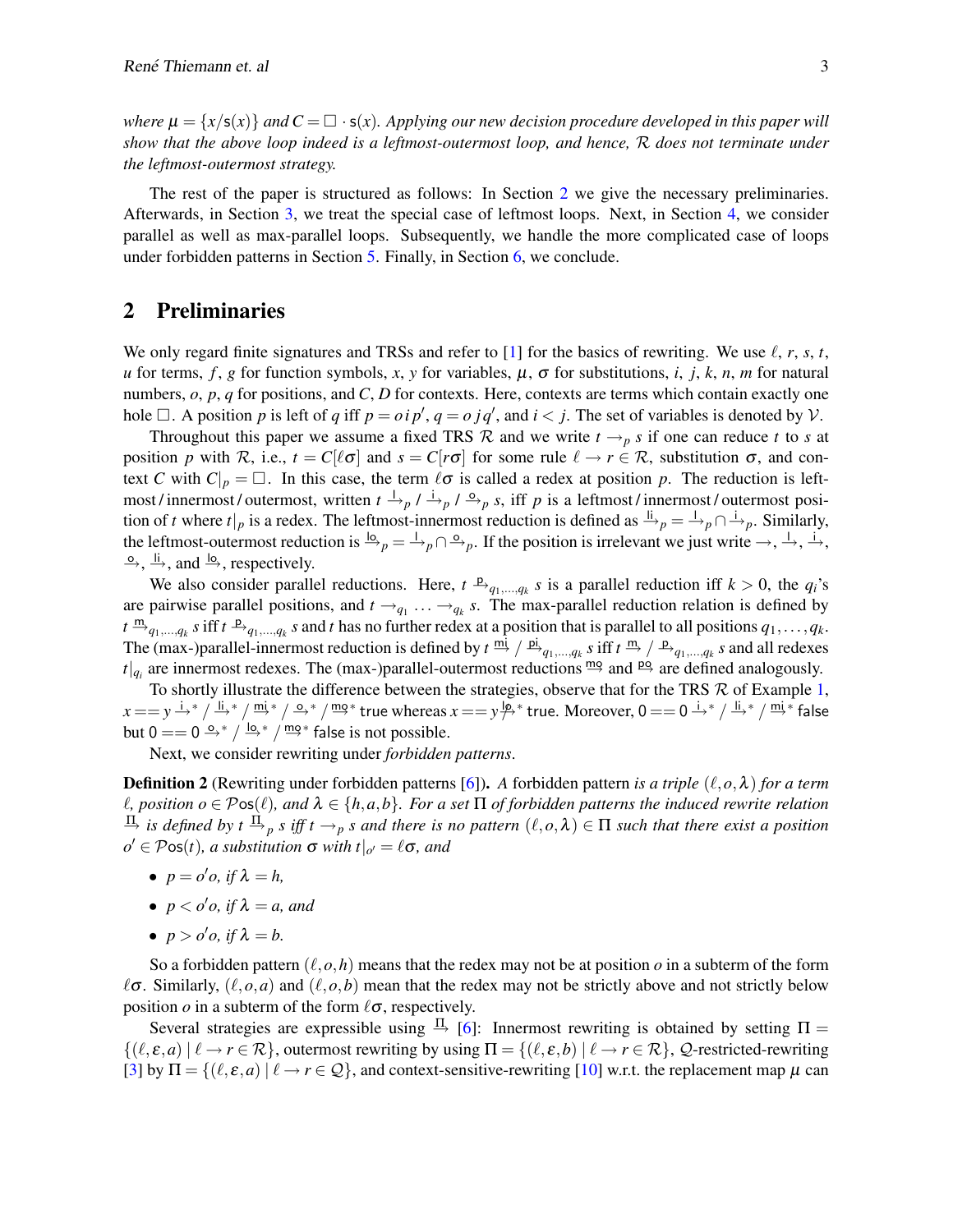be expressed by  $\Pi = \{ (f(x_1,...,x_n), i, \lambda) \mid f \in \Sigma, i \notin \mu(f), \lambda \in \{h, b\} \}$ , where  $\Sigma$  is the set of all function symbols of the signature.

<span id="page-3-6"></span>However, even more sophisticated examples can be treated by forbidden patterns. Example 3. *Consider the following TRS from [\[6,](#page-14-14) [11\]](#page-14-17).*

$$
\inf(x) \to x : \inf(s(x))
$$
  
2nd(x: (y:zs))  $\to y$ 

*This TRS is not weakly normalizing, but still some terms like* 2nd(inf(0)) *have a normal form. One purpose of forbidden patterns is to restrict the rewrite relation in such a way that the restriction is terminating, but that all normal forms are still being reached. Here, context-sensitive rewriting is too restrictive, since forbidding rewriting in the second argument of "*:*" would not allow the reduction*  $2nd(inf(0)) \rightarrow 2nd(0: inf(s(0))) \rightarrow 2nd(0:(s(0): inf(s(s(0)))) \rightarrow s(0)$ *. However, we can use rewriting with forbidden patterns where* Π *only contains the pattern* (*x* : (*y* : inf(*z*)),2.2,*h*)*. Note that*  $(x:(y:\inf(z)))|_{2,2} = \inf(z)$ . Then,  $\frac{\Pi}{\rightarrow}$  is terminating, but the above reduction is still allowed.

A TRS R is non-terminating iff there is an infinite derivation  $t_1 \rightarrow t_2 \rightarrow \cdots$ . It is leftmost-innermost / leftmost-outermost / parallel-innermost / parallel-outermost / max-parallel-innermost / max-paralleloutermost / forbidden pattern non-terminating iff there is such an infinite derivation using  $\frac{1}{2}$  /  $\frac{1}{2}$  /  $\frac{p_1}{2}$  $\gamma$  po /  $\frac{m}{r}$  /  $\frac{m}{r}$  /  $\frac{\pi}{r}$  instead of  $\rightarrow$ . To describe the infinite derivation that is induced by a loop, we use context-substitutions.

**Definition 4** (Context-substitutions [\[19\]](#page-14-11)). A context-substitution *is a pair*  $(C, \mu)$  *consisting of a context C* and a substitution  $\mu$ . The n-fold application of  $(C, \mu)$  to a term t, written  $t(C, \mu)^n$ , is defined as follows.

$$
t(C, \mu)^0 = t
$$
  $t(C, \mu)^{n+1} = C[t(C, \mu)^n \mu]$ 

For example,  $t(C, \mu) = C[t\mu], t(C, \mu)^2 = C[C[t\mu]\mu] = C[C\mu[t\mu^2]],$ etc. So in general, in  $t(C, \mu)^n$ , the context *C* is added *n*-times above *t* and *t* is instantiated by  $\mu^n$ . Note that also the added contexts are instantiated by  $\mu$ . For the term  $t(C, \mu)^3$  this is illustrated in Figure [1.](#page-3-0) Context-substitutions have similar properties to contexts and substitutions.

<span id="page-3-4"></span><span id="page-3-1"></span>Lemma 5 (Properties of context-substitutions [\[19\]](#page-14-11)).

- (*i*)  $t(C, \mu)^n \mu = t \mu(C\mu, \mu)^n$ .
- <span id="page-3-2"></span> $(ti)$   $t(C, \mu)^m(C, \mu)^n = t(C, \mu)^{m+n}$ .
- *(iii)*  $If C|_{p} = \Box$  *then*  $t(C, \mu)^{n}|_{p^{n}} = t\mu^{n}$ .

<span id="page-3-3"></span>*(iv) Whenever*  $t \rightarrow_q s$  *and*  $C|_p = \Box$  *then*  $t(C, \mu)^n \rightarrow_{p^n q} s(C, \mu)^n$ *.* 

Here, property [\(i\)](#page-3-1) is similar to the fact that  $C[t] \mu = C\mu[t\mu]$ , and [\(ii\)](#page-3-2) shows that context-substitutions can be combined just like substitutions where  $\mu^m \mu^n = \mu^{m+n}$ . Property (iii) shows that the *n*-fold application of  $(C, \mu)$  to *t* yields a term containing the *n*-fold application of  $\mu$  to *t*. Finally, stability and monotonicity of rewriting are used to show in [\(iv\)](#page-3-3) that rewriting is closed under context-substitutions. Using context-substitutions we can now concisely present the infinite derivation resulting from a loop  $t \rightarrow^{+} C[t\mu] = t(C, \mu).$ 

$$
t(C,\mu)^0 \to^+ t(C,\mu)^0(C,\mu) = t(C,\mu)^1 \to^+ \cdots \to^+ t(C,\mu)^n \to^+ \cdots
$$

<span id="page-3-5"></span>So for every *n*, the positions of the reductions in the loop are prefixed by an additional  $p^n$  where  $p$  is the position of the hole in *C*, cf. Lemma [5](#page-3-4) [\(iv\)](#page-3-3).



<span id="page-3-0"></span>Figure 1: The term  $t(C, \mu)^3$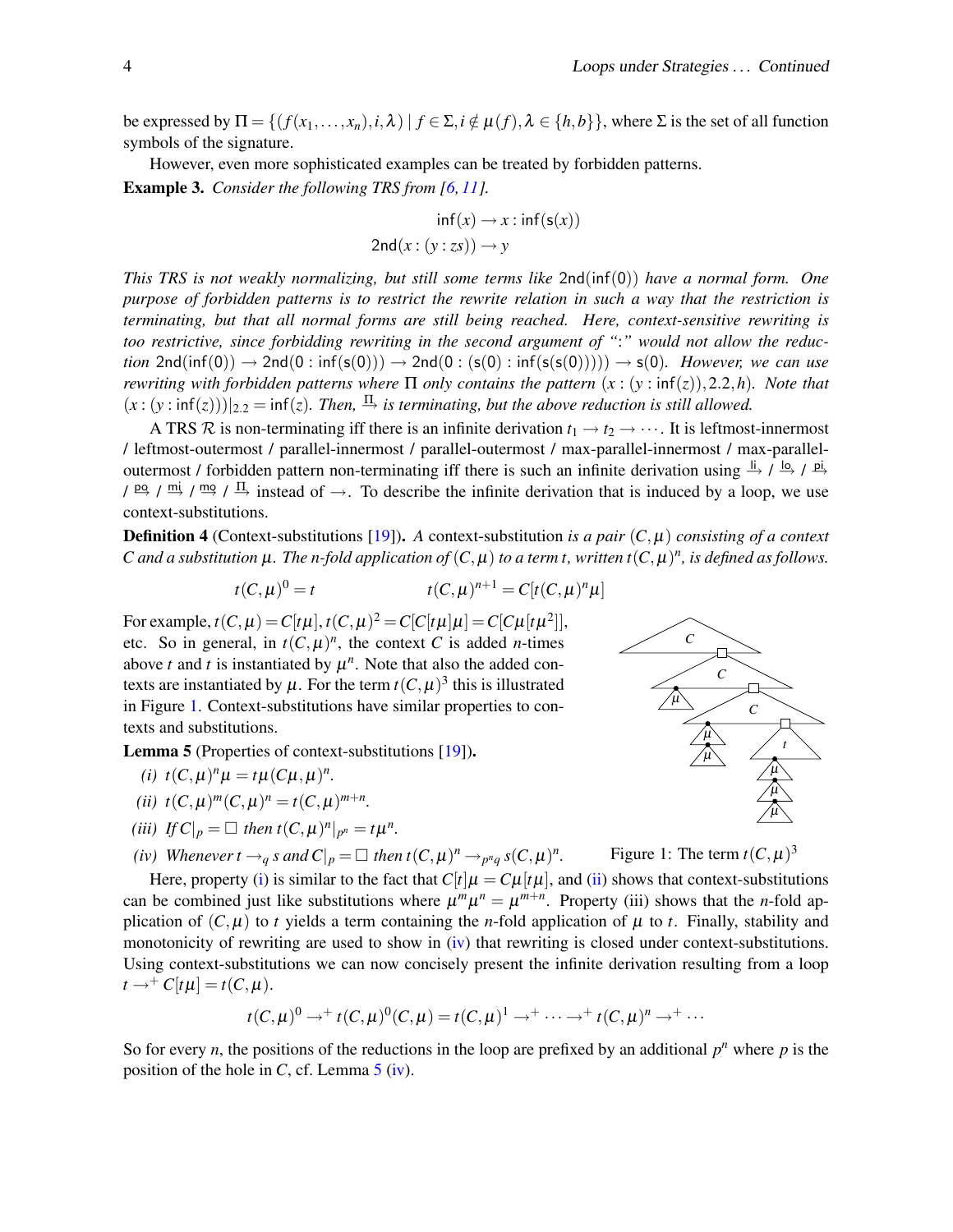**Definition 6** (S-loops [\[19\]](#page-14-11)). Let S be a strategy.<sup>[2](#page-4-1)</sup> A loop  $t_1 \rightarrow_{q_1} t_2 \rightarrow_{q_2} \cdots \rightarrow_{q_m} t_{m+1} = t_1(C, \mu)$  with  $|C|_p = \Box$  is an S-loop iff the reduction  $t_i(C,\mu)^n \to_{p^n q_i} t_{i+1}(C,\mu)^n$  respects the strategy S for all  $i \leq m$ *and all*  $n \in \mathbb{N}$ *.* 

As a direct consequence of Definition [6,](#page-3-5) we can conclude that every S-loop of a rewrite system  $\mathcal R$ proves non-termination of  $\mathcal R$  under the strategy  $\mathcal S$ . Moreover, Definition [6](#page-3-5) also shows that being a loop is a modular property in the following sense.

<span id="page-4-2"></span>**Corollary 7** (Loops of intersection strategies). Let S, S<sub>1</sub>, and S<sub>2</sub> be strategies such that  $\frac{S}{p} = \frac{S_1}{p} \cap \frac{S_2}{p}$ *for all positions p. Then a loop is an S-loop iff it is both an*  $S_1$ *-loop and an*  $S_2$ *-loop.* 

Hence, to decide whether a loop is leftmost-innermost / leftmost-outermost, we just require a decision procedure for leftmost loops and a decision procedure for innermost / outermost loops. As decision procedures for innermost loops and outermost loops have already been developed [\[17,](#page-14-10) [19\]](#page-14-11), it remains to construct a decision procedure for leftmost loops (see Section [3\)](#page-4-0).

For rewriting with forbidden patterns, we observe that  $\frac{\Pi}{p} = \bigcap_{(\ell,o,\lambda)\in\Pi} \frac{\{(\ell,o,\lambda)\}}{p}$ , and hence, by Corollary [7](#page-4-2) it suffices to consider loops w.r.t. single forbidden patterns which is the content of Section [5.](#page-8-0)

## <span id="page-4-0"></span>3 Leftmost Loops

Recall the definition of  $\stackrel{1}{\rightarrow}$ . A leftmost reduction of all terms  $t(C, \mu)^n$  at positions  $p^n q$  requires that for no *n* there is a redex at a position left of  $p^n q$ . This is illustrated in Figure [2:](#page-4-5) The reduction of the subterm at the black position  $p^n q$  respects the leftmost strategy iff  $p^n q$  is leftmost. This is the case whenever there are no redexes at positions .

We want to be able to decide whether all  $p^n q$  point to leftmost redexes in the term  $t(C, \mu)^n$ . There are four possibilities why  $p^n q$  might not point to a leftmost redex in that term. These cases are marked with (i)- (iv) in Figure [2.](#page-4-5)



<span id="page-4-5"></span>Figure 2: Leftmost redexes

- <span id="page-4-3"></span>(i) There might be a redex within  $t\mu^n$  at a position  $q' \in \mathcal{P}$ os( $t$ ) which is left of  $q$ . Hence, we have to consider all finitely many subterms  $u = t|_{q'}$  where  $q'$  is left of  $q$  and guarantee that  $u\mu^n$  is no redex.
- <span id="page-4-4"></span>(ii) There might be a redex within  $t\mu^n$  at a position  $q' \in \mathcal{P}os(t\mu^n) \setminus \mathcal{P}os(t)$  which is left of *q*. Hence, this redex is of the form  $u\mu^k$  for some  $k \leq n$  and some subterm  $u \leq x\mu$  where *x* is a variable that occurs within some of *v*, *v*µ, *v*µ<sup>2</sup>, ... for some subterm  $v = t|_{q'}$  where  $q'$  is left of  $q$ <sup>[3](#page-4-6)</sup>. Note that there are only finitely many such variables *x* and hence, again we obtain a finite set of terms where for each of these terms *u* and each *n* we have to guarantee that  $u\mu^n$  is not a redex.

<span id="page-4-6"></span><span id="page-4-1"></span> $2$ In this paper we use a rather liberal definition of a strategy: a strategy is just a restriction of the rewrite relation.

<sup>&</sup>lt;sup>3</sup> It does not suffice to only consider the variables x that occur in v and v $\mu$ . This can be seen for  $v = y$  and  $\mu =$  $\{y/y_1, y_1/y_2, y_2/y_3, \ldots, y_{n-1}/x, x/f(\ldots)\}\$ . Here, x does neither occur in v nor in v $\mu$ , but in v $\mu^n$ . Hence, the potential redex *f*(...) is detected only after *n* iterations.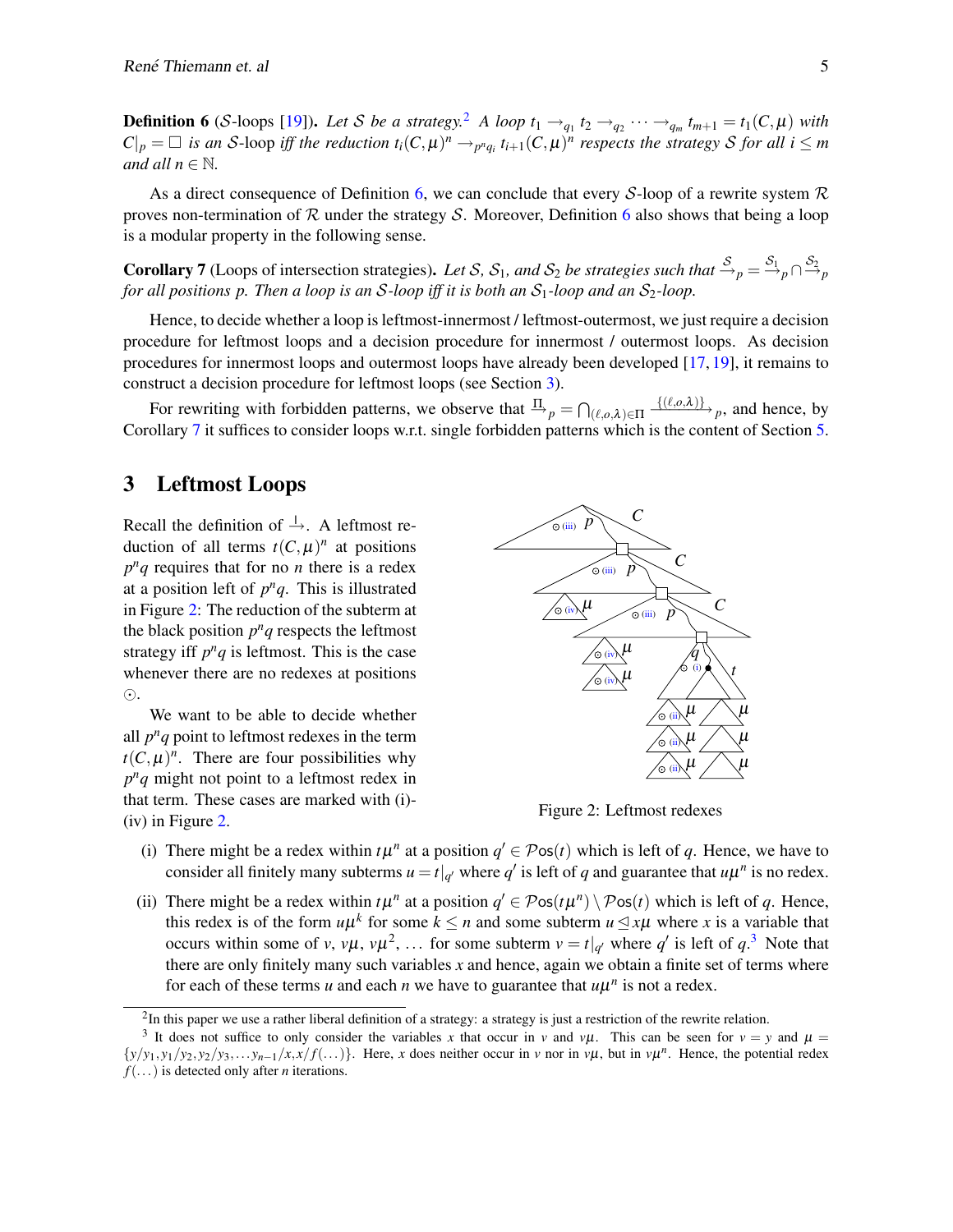- <span id="page-5-0"></span>(iii) There might be a redex where the root is within *C* and left of the path *p*. Here, we have to consider all finitely many subterms  $u = C|_{p'}$  where  $p'$  is left of  $p$  and guarantee that  $u\mu^n$  is not a redex.
- <span id="page-5-1"></span>(iv) In analogy to [\(ii\)](#page-4-4) we also have to consider redexes within  $\mu$  where now the variables *x* are taken from the subterms  $u = C|_{p'}$  where  $p'$  is left of  $p$ .

To summarize, we generate a finite set *U* of terms *u* such that (a) and (b) are equivalent:

- (a) For every *n*, the reduction  $t(C, \mu)^n \rightarrow_{p^n q} t'(C, \mu)^n$  is leftmost.
- (b) There is no  $u \in U$  and no number *n* such that  $u\mu^n$  is a redex.

Note that the question whether  $u\mu^n$  is a redex for some *n* can be formulated as the kind of matching problem that was encountered for deciding innermost loops.

**Definition 8** (Matching problems [\[17\]](#page-14-10)). A matching problem *is a pair*  $(u \gt \ell, \mu)$ *. It is* solvable *iff there*  $\alpha$ *n* and  $\sigma$  *such that*  $u\mu^n = \ell \sigma$ .

Thus, following the possibilities (i) - (iv) above, we can formally define a set of matching problems to analyze leftmost reductions.

Definition 9 (Leftmost matching problems). *The set of* leftmost matching problems *for a reduction*  $t \rightarrow_q t'$  and a context-substitution  $(C, \mu)$  with  $C|_p = \Box$  is defined as the set consisting of:

$$
(u \ge \ell, \mu) \text{ for each } \ell \to r \in \mathcal{R} \text{ and } q' \in \mathcal{P} \text{os}(t) \text{ where } q' \text{ is left of } q \text{, and } u = t|_{q'}
$$
\n
$$
(u \ge \ell, \mu) \text{ for each } \ell \to r \in \mathcal{R} \text{ and } q' \in \mathcal{P} \text{os}(t) \text{ where } q' \text{ is left of } q \text{, } x \in \bigcup_{i \in \mathbb{N}} \mathcal{V}(t|_{q'}\mu^i) \text{, and } u \le x\mu
$$
\n
$$
(u \ge \ell, \mu) \text{ for each } \ell \to r \in \mathcal{R} \text{ and } p' \in \mathcal{P} \text{os}(C) \text{ where } p' \text{ is left of } p \text{, and } u = C|_{p'}
$$
\n
$$
(u \ge \ell, \mu) \text{ for each } \ell \to r \in \mathcal{R} \text{ and } p' \in \mathcal{P} \text{os}(C) \text{ where } p' \text{ is left of } p \text{, } x \in \bigcup_{i \in \mathbb{N}} \mathcal{V}(C|_{p'}\mu^i) \text{, and } u \le x\mu
$$

Note that the sets of variables in the second and fourth case are finite and can easily be computed. The above considerations prove the following theorem.

<span id="page-5-2"></span>**Theorem 10** (Soundness of leftmost matching problems). Let  $t \rightarrow q t'$  and let  $(C, \mu)$  be a context-substitution such that  $C|_p = \Box$ . All reductions  $t(C, \mu)^n \to_{p^nq} t'(C, \mu)^n$  are leftmost iff none of the leftmost *matching problems for t*  $\rightarrow_q$  *t' and*  $(C, \mu)$  *is solvable.* 

Using Theorem [10](#page-5-2) in combination with the decision procedures for matching problems yields the following corollary.

<span id="page-5-3"></span>**Corollary 11** (Leftmost loops are decidable). Let there be a loop  $t_1 \rightarrow_{q_1} t_2 \rightarrow_{q_2} \cdots \rightarrow_{q_m} t_{m+1} = t_1(C, \mu)$ *with*  $C|_p = \Box$ . Then it is decidable whether the loop is a leftmost loop.

Combining Corollary [11](#page-5-3) and Corollary [7](#page-4-2) with the decision procedures for innermost and outermost loops of [\[17,](#page-14-10)[19\]](#page-14-11) yields decision procedures which determine whether a given loop is a leftmost-innermost loop or a leftmost-outermost loop: for each loop construct the leftmost matching problems, ensure that all these matching problems are not satisfiable (then leftmost reductions are guaranteed), and moreover use the decision procedures of [\[17,](#page-14-10) [19\]](#page-14-11) to further ensure that the loop is an innermost or outermost loop.

<span id="page-5-4"></span>Corollary 12 (Leftmost-innermost and leftmost-outermost loops are decidable). *Let there be a loop*  $t_1 \rightarrow_{q_1} t_2 \rightarrow_{q_2} \cdots \rightarrow_{q_m} t_{m+1} = t_1(C, \mu)$  with  $C|_p = \Box$ . Then the following two questions are decidable.

- *Is the loop a leftmost-innermost loop?*
- *Is the loop a leftmost-outermost loop?*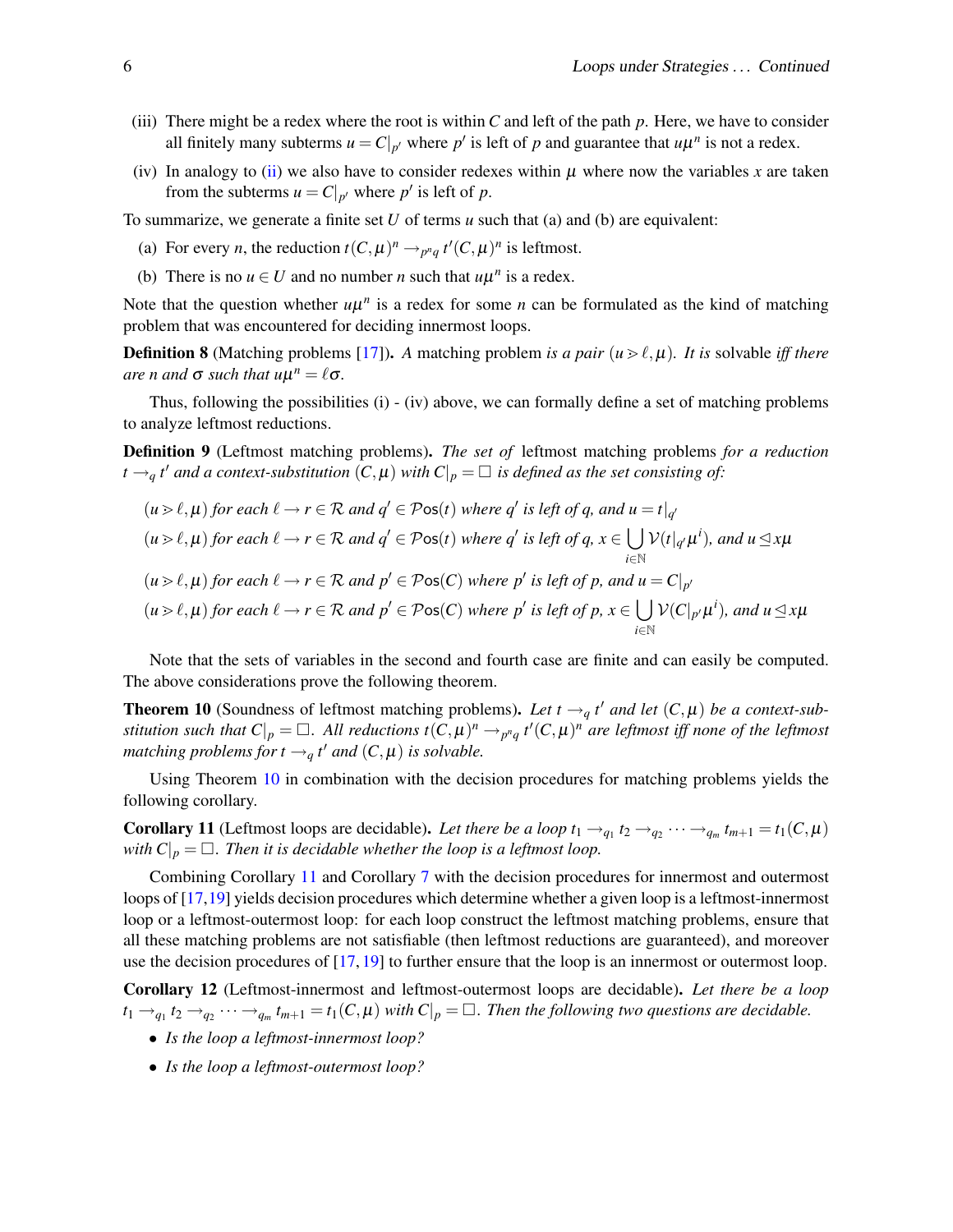Example 13. *Using Corollary [12,](#page-5-4) we can decide that the loop given in Example [1](#page-1-1) is a leftmost loop, since for this loop, the set of leftmost matching problems is empty (as there is never a position left of the used redex). Moreover, by the results of [\[17,](#page-14-10) [19\]](#page-14-11) we can decide that the loop is an outermost loop, but not an innermost loop. Hence, the loop is a leftmost-outermost loop, but not a leftmost-innermost loop.*

<span id="page-6-0"></span>Example 14. *We consider the following loop for the TRS of Example [1](#page-1-1)*

$$
t = \frac{\text{fact}(x, y)}{\text{if } (x == y, \text{s}(0), \text{fact}(\text{s}(x), y) \cdot \text{s}(x))}
$$
  
\n
$$
\rightarrow \text{if } (\text{eq}(\text{chk}(x), \text{chk}(y)), \text{s}(0), \text{fact}(\text{s}(x), y) \cdot \text{s}(x))
$$
  
\n
$$
\rightarrow \text{if } (\text{eq}(\text{false}, \text{chk}(y)), \text{s}(0), \text{fact}(\text{s}(x), y) \cdot \text{s}(x))
$$
  
\n
$$
\rightarrow \text{if } (\text{eq}(\text{false}, \text{false}), \text{s}(0), \text{fact}(\text{s}(x), y) \cdot \text{s}(x))
$$
  
\n
$$
\rightarrow \text{if}(\text{false}, \text{s}(0), \text{fact}(\text{s}(x), y) \cdot \text{s}(x))
$$
  
\n
$$
= C[t\mu]
$$

*where*  $C = \text{if}(\text{false}, \text{s}(0), \Box \cdot \text{s}(x))$  *and*  $\mu = \{x/\text{s}(x)\}\$ *. We decide that this loop is a leftmost loop by constructing the leftmost matching problems*

- (false  $\geq \ell,\mu$ ) *for all left-hand sides*  $\ell$  *(due to the reduction* if(eq(false, chk(y)),...)  $\rightarrow$ ...)
- (false  $\gg \ell,\mu$ )*,*  $(0 \gg \ell,\mu)$ *, and*  $(s(0) \gg \ell,\mu)$  *for all left-hand sides*  $\ell$  (since  $C = \text{if}(\text{false},s(0), \Box \cdot \ldots)$ )

*and observing that none of them is solvable. This loop is also an innermost loop, but not an outermost loop and hence, it is a leftmost-innermost loop, but not a leftmost-outermost loop.*

Whereas in the previous two examples it is rather easy to see that the loops are leftmost, since the leftmost matching problems are trivially not solvable, we now present two more examples where the resulting matching problems are more involved.

Example 15. *Consider the TRS*

$$
f(x, y, z) \rightarrow h(g(x, y), f(y, z, z))
$$

$$
g(x, x) \rightarrow x
$$

and the loop  $t = f(x, y, z) \rightarrow h(g(x, y), f(y, z, z)) = C[t\mu]$  for  $C = h(g(x, y), \Box)$  and  $\mu = \{x/y, y/z\}$ . Here, *we construct the non-solvable leftmost matching problems*  $(u \ge l, \mu)$  *for all left-hand sides*  $\ell$  *and*  $u \in$  $\{x, y, z\}$ *. But additionally we construct the leftmost matching problem*  $(g(x, y) > g(x, x), \mu)$  *which is solvable, since*  $g(x,y)\mu^2 = g(y,z)\mu = g(z,z) = g(x,x)\sigma$  *for*  $\sigma = \{x/z\}$ *. Hence, the loop is not a leftmost loop.*

Example 16. *Consider the TRS*

$$
f(x, y, z) \rightarrow h(g(x), f(y, z, s(x)))
$$

$$
g(s(s(s(x)))) \rightarrow x
$$

and the loop  $t = f(x, y, z) \rightarrow h(g(x), f(y, z, s(x))) = C[t\mu]$  for  $C = h(g(x), \Box)$  and  $\mu = \{x/y, y/z, z/s(x)\}.$ *Here, we construct the non-solvable leftmost matching problems*  $(u \ge l, \mu)$  *for all left-hand sides*  $\ell$  *and*  $u \in \{x, y, z, s(x)\}\$ *. But additionally we construct the leftmost matching problem*  $(g(x) > g(s(s(s(x))))$ ,  $\mu$ ) which is solvable, since  $g(x) \mu^9 = g(s(s(s(x))))$ . Hence, the loop is not a leftmost loop.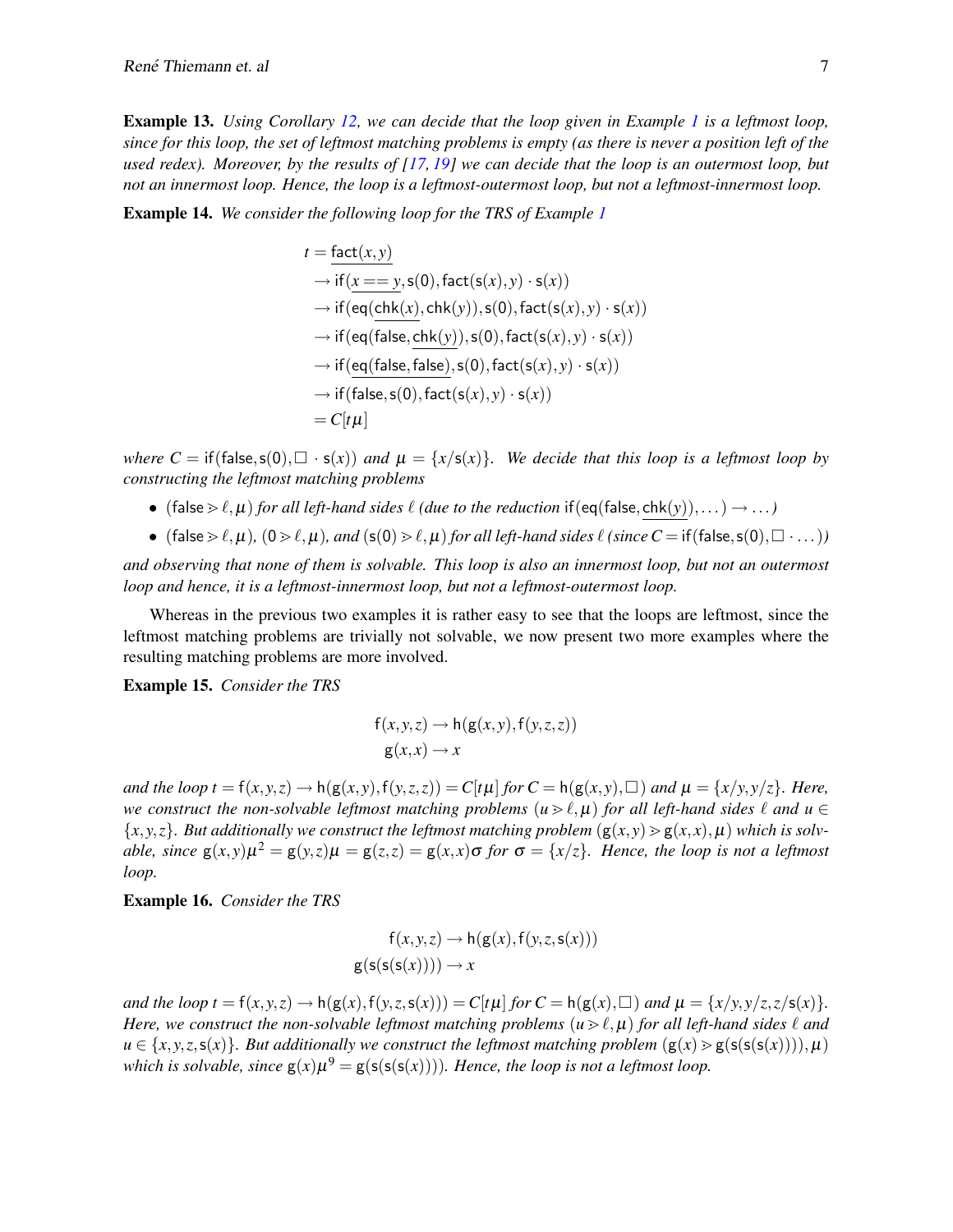## <span id="page-7-0"></span>4 Parallel and Max-Parallel Loops

For the parallel innermost / outermost strategies it suffices to use the decision procedures for innermostand outermost loops. The reason is that  $t(C, \mu)^n \xrightarrow{p} p^n q_1, ..., p^n q_k t'(C, \mu)^n$  is a  $\stackrel{\text{pi}}{\to} / \stackrel{\text{pg}}{\to}$ -reduction iff for every  $1 \leq i \leq k$  there is some  $s_i$  such that  $t(C, \mu)^n \rightarrow_{p^n q_i} s_i$  is an innermost/outermost reduction.

Hence, for the rest of the section we consider the max-parallel strategies  $\frac{m}{2}$  and  $\frac{mg}{2}$ . Again, the innermost or outermost aspect can be decided by the respective decision procedures using a variant of Corollary [7](#page-4-2) where one allows parallel rewrite steps. It remains to consider the max-parallel aspect, i.e., we have to decide whether  $t(C, \mu)^n \stackrel{m}{\rightarrow}_{p^n q_1, ..., p^n q_k} t'(C, \mu)^n$  for all *n*.

Here, we essentially proceed as in the leftmost case, where we replace the condition that some position is left of  $p$  or  $q$  by the condition that it is parallel to  $p$  or to each  $q_i$ .

Definition 17 (Max-parallel matching problems). *The set of* max-parallel matching problems *for a re* $duction t \xrightarrow{p} q_1,...,q_k t'$  and a context-substitution  $(C, \mu)$  with  $C|_p = \Box$  is defined as the set consisting of:

 $(u \triangleright \ell, \mu)$  *for each*  $\ell \to r \in \mathcal{R}$  *and*  $q' \in \mathcal{P}$  os $(t)$  *where*  $q'$  *is parallel to all positions*  $q_i$ *, and*  $u = t|_{q'}$  $(u \triangleright \ell, \mu)$  *for each*  $\ell \to r \in \mathcal{R}$  *and*  $q' \in \mathcal{P}$  os(*t*) *where*  $q'$  *is parallel to all*  $q_i, x \in \bigcup$ *i*∈N  $\mathcal{V}(t|_{q}|\mu^{i}),$  and  $u \leq x\mu$  $(u \triangleright \ell, \mu)$  *for each*  $\ell \to r \in \mathcal{R}$  *and*  $p' \in \mathcal{P}$  os(*C*) *where*  $p'$  *is parallel to p, and*  $u = C|_{p'}$  $(u \triangleright \ell, \mu)$  *for each*  $\ell \to r \in \mathcal{R}$  *and*  $p' \in \mathcal{P}$  os(*C*) *where*  $p'$  *is parallel to*  $p, x \in \bigcup$ *i*∈N  $\mathcal{V}(C|_{p'}\mu^{i}),$  and  $u \leq x\mu$ 

Using this finite set of matching problems we again obtain a decision procedure.

<span id="page-7-1"></span>**Theorem 18** (Soundness of max-parallel matching problems). Let  $t \xrightarrow{p} q_1,...,q_k t'$  and let  $(C, \mu)$  be a *context-substitution such that*  $C|_p = \Box$ . All reductions  $t(C, \mu)^n \xrightarrow{p} p^n q_1, ..., p^n q_k$   $t^i(C, \mu)^n$  are max-parallel *iff none of the max-parallel matching problems for*  $t \xrightarrow{p} q_1, ..., q_k t'$  *and*  $(C, \mu)$  *is solvable.* 

**Corollary 19** (Max-parallel loops are decidable). Let  $t_1 \xrightarrow{p} q_1^1, ..., q_{k_1}^1$   $t_2 \xrightarrow{p} q_1^2, ..., q_{k_2}^2$   $\cdots \xrightarrow{p} q_1^m ... q_{k_m}^m$   $t_{m+1}$  be a loop *with*  $t_{m+1} = t_1(C, \mu)$  *and*  $C|_p = \square$ . *Then the following questions are decidable.* 

- *Is the loop a max-parallel loop?*
- *Is the loop a parallel-innermost loop? Is it a max-parallel-innermost loop?*
- *Is the loop a parallel-outermost loop? Is it a max-parallel-outermost loop?*

Note that in the corollary we did not list the question "Is the loop a parallel loop?" since every loop is trivially also a parallel loop.

Example 20. *It is easy to see that neither the loop of Example [1](#page-1-1) nor the loop of Example [14](#page-6-0) is a maxparallel loop. The reason is that both loops violate the max-parallel strategy already in the second reduction step. However, the TRS of Example [1](#page-1-1) is both max-parallel-outermost and -innermost looping which is proved by the following two loops which could be obtained automatically using a loop detection technique and our decision procedure of Theorem [18.](#page-7-1)*

*The max-parallel-outermost loop needs two parallel reductions:*

 $t = \text{if}(\text{eq}(\text{false}, \text{false}), 1, \text{if}(\text{eq}(\text{chk}(s(x)), \text{chk}(y)), 1, \text{if}(s^2(x) == y, 1, \text{fact}(s^3(x), y) \cdot s^3(x)) \cdot s^2(x)) \cdot s(x))$  $\lim_{x \to a}$  if (false, 1, if (eq(false, false), 1, if (eq(chk(s<sup>2</sup>(x)), chk(y)), 1, if(s<sup>3</sup>(x) == y, 1, fact(s<sup>4</sup>(x), y) · s<sup>4</sup>(x)) · s<sup>3</sup>(x)) · s<sup>2</sup>(x)) · s(x))  $\lim_{x\to a} \text{if}(\text{eq}(\text{false},\text{false}),1,\text{if}(\text{eq}(\text{chk}(s^2(x)),\text{chk}(y)),1,\text{if}(s^3(x) == y,1,\text{fact}(s^4(x),y)\cdot s^4(x))\cdot s^3(x))\cdot s^2(x))\cdot s(x)$  $= C[t\mu]$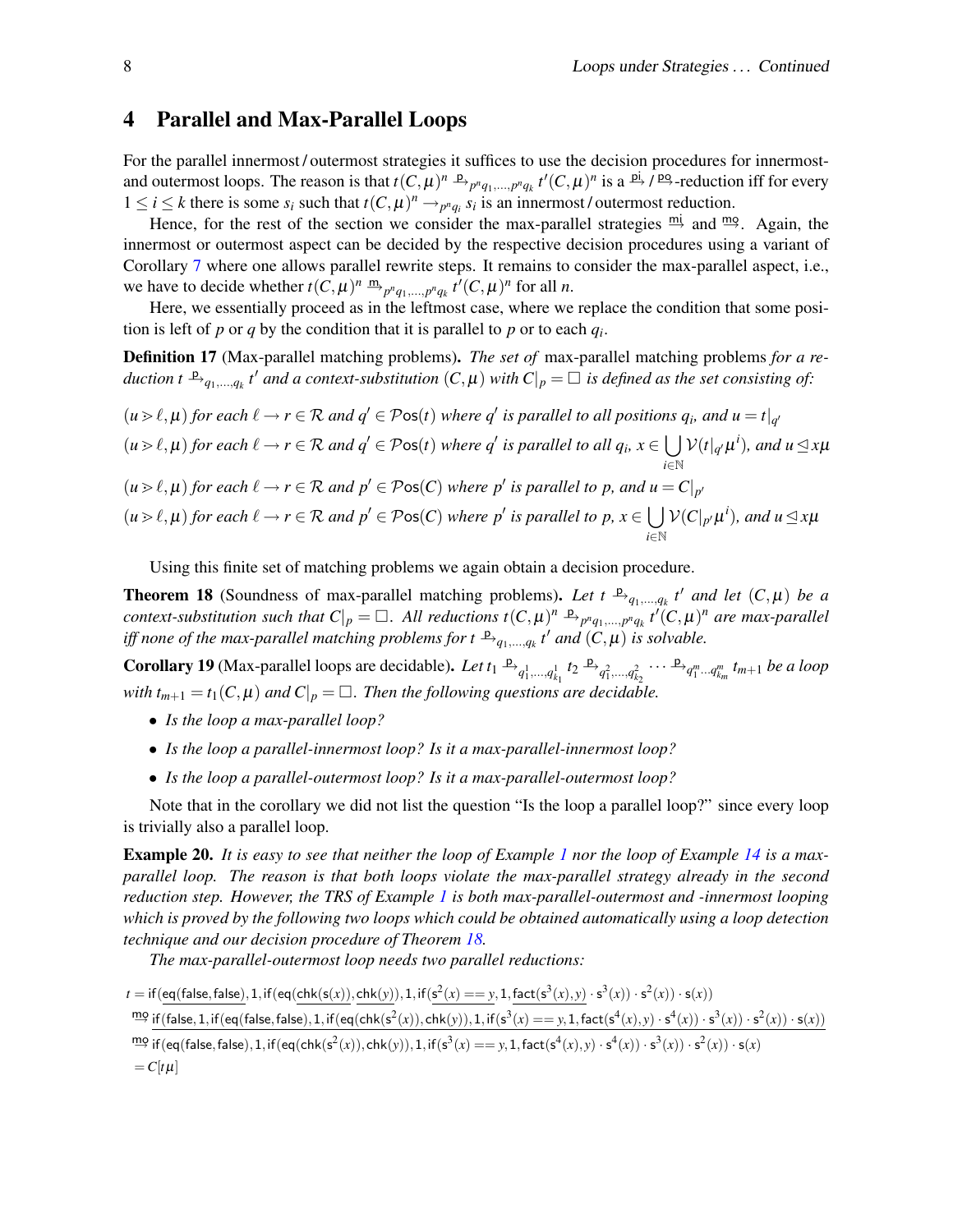*where*  $C = \Box \cdot s(x)$ ,  $\mu = \{x/s(x)\}\$ , and where 1 abbreviates  $s(0)$ . For the max-parallel-innermost loop *one parallel reduction suffices:*

 $t = \text{if}(\text{eq}(\text{false}, \text{false}), 1, \text{if}(\text{eq}(\text{chk}(s(x)), \text{chk}(y)), 1, \text{if}(s^2(x) == y, 1, \text{fact}(s^3(x), y) \cdot s^3(x)) \cdot s^2(x)) \cdot s(x))$  $\frac{1}{x}$  if (false, 1, if(eq(false, false), 1, if(eq(chk(s<sup>2</sup>(x)), chk(y)), 1, if(s<sup>3</sup>(x) == *y*, 1, fact(s<sup>4</sup>(x), *y*) ⋅ s<sup>4</sup>(x)) ⋅ s<sup>3</sup>(x)) ⋅ s<sup>2</sup>(x)) ⋅ s<sup>2</sup>(x)) ⋅ s<sup>2</sup>(x)) ⋅ s<sup>2</sup>(x)) ⋅ s<sup>2</sup>(x)) ⋅ s<sup>2</sup>(x)) ⋅ s<sup>2</sup>(x))  $= C[t\mu]$ 

*where*  $C = \text{if}(\text{false}, 1, \Box \cdot \text{s}(x))$  *and*  $\mu = \{x/\text{s}(x)\}.$ 

## <span id="page-8-0"></span>5 Loops for Rewriting with Forbidden Patterns

For rewriting with forbidden patterns we have to investigate for given *t*, *t'*, *C*,  $\mu$  with  $C|_p = \Box$  and  $t \rightarrow_q t'$ , whether all reductions  $t(C, \mu)^n \to_{p^n q} t'(C, \mu)^n$  are allowed w.r.t. some fixed forbidden pattern  $(\ell, o, \lambda)$ . In other words, we have to check whether

<span id="page-8-2"></span>there are *n*, *o'*, and 
$$
\sigma
$$
 with  $t(C, \mu)^n|_{o'} = \ell \sigma$  and 
$$
\begin{cases} p^n q = o' o, & \text{if } \lambda = h, \\ p^n q < o' o, & \text{if } \lambda = a, \text{ and} \\ p^n q > o' o, & \text{if } \lambda = b. \end{cases}
$$
 (13)

In the subsections [5.1](#page-8-1)[-5.3,](#page-11-0) we investigate the three cases of  $\lambda$ . We show that for all of them, [\(13\)](#page-8-2) is decidable. To this end, we reuse algorithms that have been developed to decide innermost and outermost loops.

#### <span id="page-8-1"></span>5.1 Deciding Loops for Forbidden Patterns of Type (·,·,*h*)

We start with the easiest case where  $\lambda = h$ . Given p, q, and o, here we first want to figure out whether there are *n* and *o'* such that the condition  $p^n q = o' o$  of [\(13\)](#page-8-2) is satisfied. Obviously, once *n* has been fixed, then  $o'$  is uniquely determined. Therefore, we first compute  $n_0$  as the minimal value of *n* such that  $p^n q = o' o$  is satisfied for some *o*' and then uniquely determine  $o'_0$  such that  $p^{n_0} q = o'_0 o$ .

This can be done as follows. If  $p = \varepsilon$ , then one can set  $n_0 = 0$  and just has to determine whether *q* has  $o$  as a suffix. Otherwise, one has to ensure that  $p<sup>n</sup>q$  is at least as long as  $o$ . This is done by choosing  $n_0 = \lceil \frac{|o| - |q|}{|p|}$  $\frac{|\cdot|q|}{|p|}$ . If there is an *n* where  $\exists o'.p^nq = o'o$  can be satisfied, then *n*<sub>0</sub> is the minimal such number. Here, " $\therefore$ " is the subtraction on natural numbers where  $x \div y = \max(x - y, 0)$ . Afterwards one just checks whether  $p^{n_0}q$  contains *o* as suffix. If this holds, then there is obviously a unique  $o'_0$  such that  $p^{n_0}q = o'_0o$ . Otherwise, there cannot be any *n* and *o'* which satisfy  $p^n q = o' o$ . The reason is that for any solution  $p^n q = o' o$  we know that  $n \ge n_0$  and hence,  $p^{n-n_0} p^{n_0} q = p^n q = o' o$  shows that o is a suffix of  $p^{n_0} q$  as  $|p^{n_0}q| \geq |o|.$ 

In this way we can compute the minimal number  $n_0$  and the corresponding  $o'_0$  such that  $p^{n_0}q = o'_0o$ , or we detect that  $p^n q = o' o$  is unsatisfiable. In the latter case we are finished since we know that the forbidden pattern will not restrict any of the desired reductions. In the former case we can represent the set of solutions of  $p^n q = o' o$  conveniently:

$$
\{(n, o') \mid p^n q = o' o\} = \{(k + n_0, p^k o'_0) \mid k \in \mathbb{N}\}\
$$

Hence, it remains to check whether there are  $k \in \mathbb{N}$  and  $\sigma$  with  $t(C, \mu)^{k+n_0}|_{p^k o_0'} = \ell \sigma$ . Note that this problem can be simplified using Lemma [5:](#page-3-4)

$$
t(C,\mu)^{k+n_0}|_{p^k o_0'} = t(C,\mu)^{n_0}(C,\mu)^k|_{p^k|o_0'} = t(C,\mu)^{n_0}\mu^k|_{o_0'} = (t(C,\mu)^{n_0}|_{o_0'})\mu^k
$$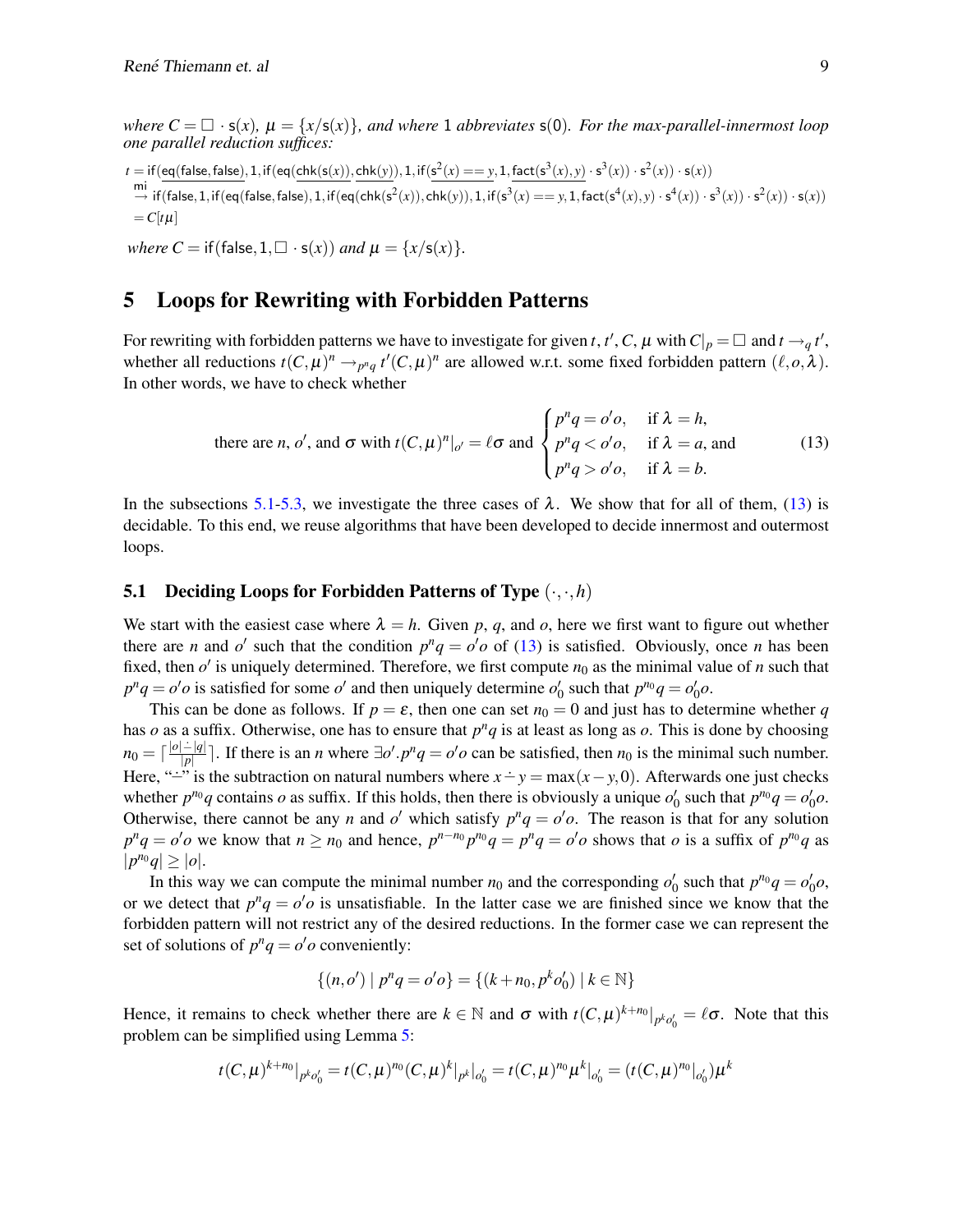Thus, for the concrete terms  $u = t(C, \mu)^{n_0} \vert_{o'_0}$  and  $\ell$ , we have to decide whether there are *k* and  $\sigma$  such that  $u\mu^k = \ell \sigma$ .

**Definition 21** ( $(\ell, o, h)$  matching problems). *The set of*  $(\ell, o, h)$  matching problems *for a term t, a position q* ∈ Pos(*t*)*, and a context-substitution*  $(C, \mu)$  *with*  $C|_p = \Box$  *is defined as* 

- the empty set, if there are no n and  $o'$  such that  $p^nq = o'o$
- $\{(t(C, \mu)^{n_0}|_{o'_0} > \ell, \mu)\}\$ , otherwise, where  $n_0$  and  $o'_0$  form the unique minimal solution to the equa*tion*  $p^nq = o^{\delta}o$

By the discussion above, we have proved the following theorem.

<span id="page-9-0"></span>**Theorem 22** (Soundness of  $(\ell, o, h)$  problems). Let  $t \rightarrow q t'$  and let  $(C, \mu)$  be a context-substitution such *that*  $C|_p = \Box$ . All reductions  $t(C, \mu)^n \to_{p^nq} t'(C, \mu)^n$  are allowed w.r.t. the pattern  $(\ell, o, h)$  iff none of the  $(\ell, o, h)$  *matching problems for t, q, and*  $(C, \mu)$  *is solvable.* 

Using Theorem [22](#page-9-0) in combination with the decision procedure of [\[17\]](#page-14-10) for solvability of matching problems, one can decide whether all reductions  $t(C, \mu)^n \to_{p^n q} t'(C, \mu)^n$  are allowed w.r.t. the pattern  $(\ell, o, h)$ .

**Example 2[3](#page-3-6).** We consider the TRS of Example 3 and  $\Pi = \{(x : (y : \inf(z)), 2.2, h)\}\$ . Here, we have *the looping reduction t* = inf(*x*)  $\rightarrow$  *x* : inf(*s*(*x*)) = *C*[*t*µ] *for C* = *x* :  $\Box$  *and*  $\mu$  = {*x*/*s*(*x*)}*. Hence, to investigate whether this loop is a*  $\Pi$ -loop, we have  $p = 2$  *as the position of*  $\Box$  *in C*,  $q = \varepsilon$  *since the reduction is on the root position of t, and*  $o = 2.2$ *. Then we compute*  $n_0 = \lceil \frac{|o| - |q|}{|p|} \rceil$  $\frac{| \div |q|}{|p|}$  =  $\lceil \frac{2 \div 0}{1} \rceil = 2$ and observe that  $p^{n_0}q = 2.2$  has  $o = 2.2$  as a suffix, and set  $o'_0 = \varepsilon$ . Hence, we construct the match- $\lim_{M \to \infty} \text{problem } (t(C, \mu)^{n_0} |_{o'_0} > \ell, \mu) = (\inf(x)(C, \mu)^2 > \ell, \mu) = (x : (s(x) : \inf(s(s(x)))) > x : (y : \inf(z)), \mu)$ *which is solvable because*  $(x : (s(x) : inf(s(s(x)))))\mu^n = (x : (y : inf(z)))\sigma$  *by choosing*  $n = 0$  *and*  $\sigma =$  $\{y/\mathsf{s}(x), z/\mathsf{s}(\mathsf{s}(x))\}$ *. Thus, by Theorem* [22](#page-9-0) *we know that this loop is not a*  $\Pi$ *-loop.* 

#### **5.2** Deciding Loops for Forbidden Patterns of Type  $(\cdot, \cdot, a)$

Also for patterns of type  $(\cdot, \cdot, a)$  we want to generate a finite set of matching problems such that the loop respects a pattern  $(\ell, o, a)$  iff none of these matching problems is solvable. Essentially, we replace the condition  $p^n q = o' o$  of the previous subsection by  $p^n q < o' o$ , i.e.,  $o' o$  must now be strictly below the redex.

The plan is to systematically represent all terms  $t(C, \mu)^n|_{o'}$  for all numbers *n* and all positions  $o'$  where  $p^n q \lt o' o$ . We consider two alternatives: either the term starts within  $C^n[t]$  and not in the substitutions below *t*, or the term starts within the substitutions that are below *t*. To distinguish these possibilities, we define the finite set of positions  $P = \{q' \mid qq' \in \mathcal{P}$ os $(t)\}$ . Then the first alternative corresponds to the constraint  $o' \leq p^n q q'$  for some  $q' \in \mathcal{P}$ , and the second alternative corresponds to the constraint  $o' > p^n qq'$ for some maximal position  $q' \in \mathcal{P}$ .

For the first alternative, we start to fix the unknown *n* by choosing  $n_0 = 0$  if  $p = \varepsilon$ , and  $n_0 = \lceil \frac{|o| - |q|}{|p|} \rceil$  $\frac{|-|q|}{|p|}$ otherwise. We will show later that if  $\exists o'.p^n q < o'o$  can be satisfied by some *n*, then it can also be satisfied using some  $n \ge n_0$ . For  $n \ge n_0$ , we will see that  $t(C, \mu)^n|_{o'}$  must be of the form  $t(C, \mu)^{n_0}|_{o''}\mu^k$  for some  $o''$  and  $k$ . Hence, we build the finite set of matching problems

$$
\mathcal{M}_1 = \{ (t(C, \mu)^{n_0}|_{o''} > \ell, \mu) \mid o'' \leq p^{n_0}qq' \land q' \in \mathcal{P} \land p^{n_0}q < o''o \}.
$$

For the second alternative where  $o' > p^n q q'$  for some maximal  $q' \in \mathcal{P}$ , we first define the set  $\mathcal{W} =$  $\bigcup_{k\in\mathbb{N}}\mathcal{V}(t|_q\mu^k)$  of variables that can occur below  $t|_q$  when applying  $\mu$  an arbitrary number of times. Note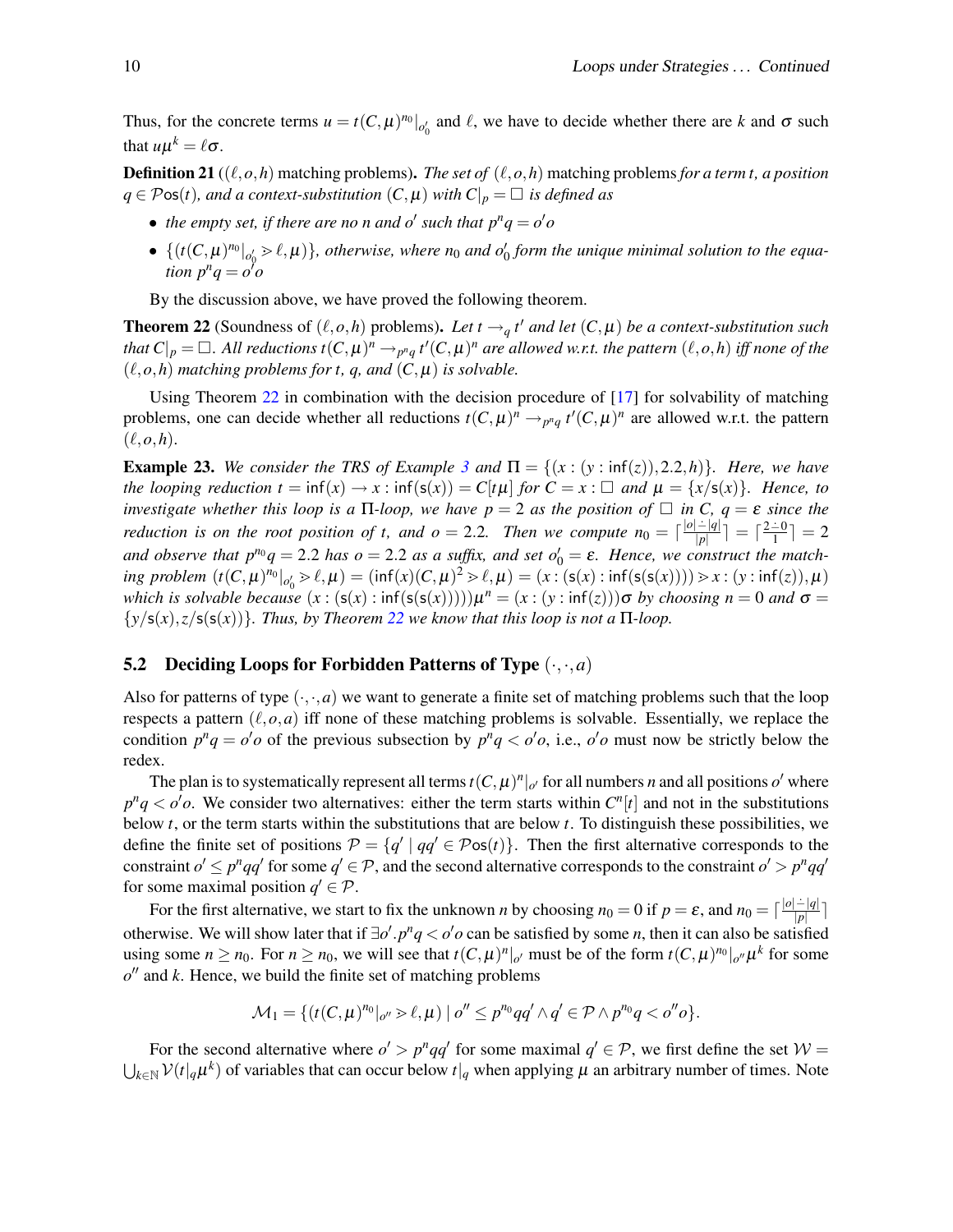that for substitutions with finite domains,  $W$  is finite and can easily be computed by iteratively applying  $\mu$  on  $t|_q$  until no new variables appear. We define the second set of matching problems as

$$
\mathcal{M}_2 = \{ (u \ge \ell, \mu) \mid u \le x\mu \land x \in \mathcal{W} \}.
$$

We will show soundness of these matching problems by the following key lemma which handles both alternatives.

<span id="page-10-1"></span>**Lemma 24** (Connection of [\(13\)](#page-8-2) and  $M_1 \cup M_2$ ). Let t be a term,  $q \in \mathcal{P}$ os(t), and let  $(C, \mu)$  be a context*substitution such that*  $C|_p = \Box$  *and such that*  $t|_q$  *is not a variable.* 

- *(i) If* [\(13\)](#page-8-2) is satisfied with  $o' \leq p^n q q'$  for some  $q' \in \mathcal{P}$ , then a problem in  $\mathcal{M}_1$  is solvable.
- *(ii) If* [\(13\)](#page-8-2) is satisfied with  $o' > p^n q q'$  for some maximal  $q' \in \mathcal{P}$ , then a problem in  $\mathcal{M}_2$  is solvable.
- *(iii) If a problem in*  $M_1 \cup M_2$  *is solvable then [\(13\)](#page-8-2) is satisfied.*
- *Proof.* (i) Assume [\(13\)](#page-8-2) holds and let *n*, *o'*, *q'*  $\in \mathcal{P}$ , and  $\sigma$  be such that  $t(C, \mu)^n|_{o'} = \ell \sigma$ ,  $o' \leq p^nqq'$ , and  $p^n q < o' o$ . If  $p = \varepsilon$  then  $n_0 = 0$ , and we define  $o'' = o'$  and  $k = n$ . Hence, using Lemma [5](#page-3-4)

$$
t(C,\mu)^{n_0}|_{o''}\mu^k = t|_{o''}\mu^k = t|_{o'}\mu^n = t\mu^n|_{o'} = t(C,\mu)^n|_{p^n}|_{o'} = t(C,\mu)^n|_{\varepsilon^n}|_{o'} = t(C,\mu)^n|_{o'} = \ell\sigma
$$

shows that the matching problem  $(t(C, \mu)^{n_0}|_{o'} \ge \ell, \mu)$  is solvable, and since  $o'' = o' \le p^n qq' = o'$  $p^{n_0}qq'$  and  $p^{n_0}q = \varepsilon^{n_0}q = \varepsilon^n q = p^n q < o'o = o''o$  we also know that this matching problem is contained in M<sub>1</sub>. Otherwise,  $p \neq \varepsilon$  and  $n_0 = \lceil \frac{|o| - |q|}{|p|} \rceil$  $\frac{|\cdot|q|}{|p|}$ . W.l.o.g. one can assume that  $n \ge n_0$ .<sup>[4](#page-10-0)</sup> Hence, the position  $p^{n-n_0}$  is well formed. Next, we prove that  $o' \geq p^{n-n_0}$ . Note that  $o'$  cannot be parallel to  $p^{n-n_0}$  as  $o' \leq p^nqq'$ . If we had  $o' < p^{n-n_0}$ , then  $|p^{n-n_0}| + |p^{n_0}q| = |p^nq| < |o'o| =$  $|o'| + |o| < |p^{n-n_0}| + |o|$  shows that  $n_0 \cdot |p| + |q| < |o|$ , and hence yields the contradiction  $n_0 \cdot |p| =$  $\lceil \frac{|o|-|q|}{|p|}$  $\frac{|\cdot|q|}{|p|} \cdot |p| < |o| + |q|$ . So there is some *o*<sup>n</sup> such that  $o' = p^{n-n_0}o''$  and since  $o' \leq p^nqq' =$  $p^{n-n_0}p^{n_0}qq'$  we know that  $o'' \le p^{n_0}qq'$ . Moreover, as  $p^{n-n_0}p^{n_0}q = p^nq < o'o = p^{n-n_0}o''o$  we also know that  $p^{n_0}q < o''o$ . Thus,  $o'' \le p^{n_0}qq'$  and  $p^{n_0}q < o''o$  and hence,  $(t(C, \mu)^{n_0}|_{o''} > l, \mu) \in \mathcal{M}_1$ . It remains to show that this matching problem is solvable which is established using Lemma [5:](#page-3-4)

$$
t(C,\mu)^{n_0}|_{o''}\mu^{n-n_0}=t(C,\mu)^{n_0}\mu^{n-n_0}|_{o''}=t(C,\mu)^{n_0}(C,\mu)^{n-n_0}|_{p^{n-n_0}}|_{o''}=t(C,\mu)^{n}|_{o'}=\ell\sigma.
$$

(ii) We now assume that [\(13\)](#page-8-2) is satisfiable where  $o' > p^n q q'$  for some maximal position  $q' \in \mathcal{P}$ , and show that there is also some matching problem in  $M_2$  that is solvable. So, let *n*, *o'*, *q'*, and  $\sigma$ be such that  $t(C, \mu)^n|_{o'} = \ell \sigma$ ,  $o' > p^n qq'$ ,  $p^n q < o'o$ , and  $q'$  is a maximal position in P. Hence,  $o' = p^n q q' o''$  for some  $o'' \neq \varepsilon$  and thus by Lemma [5,](#page-3-4)

$$
t(C,\mu)^n|_{o'}=t(C,\mu)^n|_{p^n}|_{qq'o''}=t\mu^n|_{qq'o''}=t|_{qq'}\mu^n|_{o''}.
$$

Since q' was maximal and  $o'' \neq \varepsilon$  we know that  $t|_{qq'}$  must be a variable. Then one can show as in the proof of [\[17,](#page-14-10) Thm. 10] that  $t|_{qq'}\mu^n|_{o''}=u\mu^k$  for some  $u\leq x\mu$ ,  $x\in\mathcal{W}$ , and *k*. Hence,  $(u\geq\ell,\mu)$ is a matching problem of  $\mathcal{M}_2$  and it is solvable since

$$
\ell \sigma = t(C, \mu)^n|_{o'} = t|_{qq'}\mu^n|_{o''} = u\mu^k.
$$

<span id="page-10-0"></span><sup>&</sup>lt;sup>4</sup>If  $n < n_0$  then one can replace *n*, *o'*, and  $\sigma$  by  $n + n_0$ ,  $p^{n_0}o'$ , and  $\sigma \mu^{n_0}$ . These new values also satisfy [\(13\)](#page-8-2).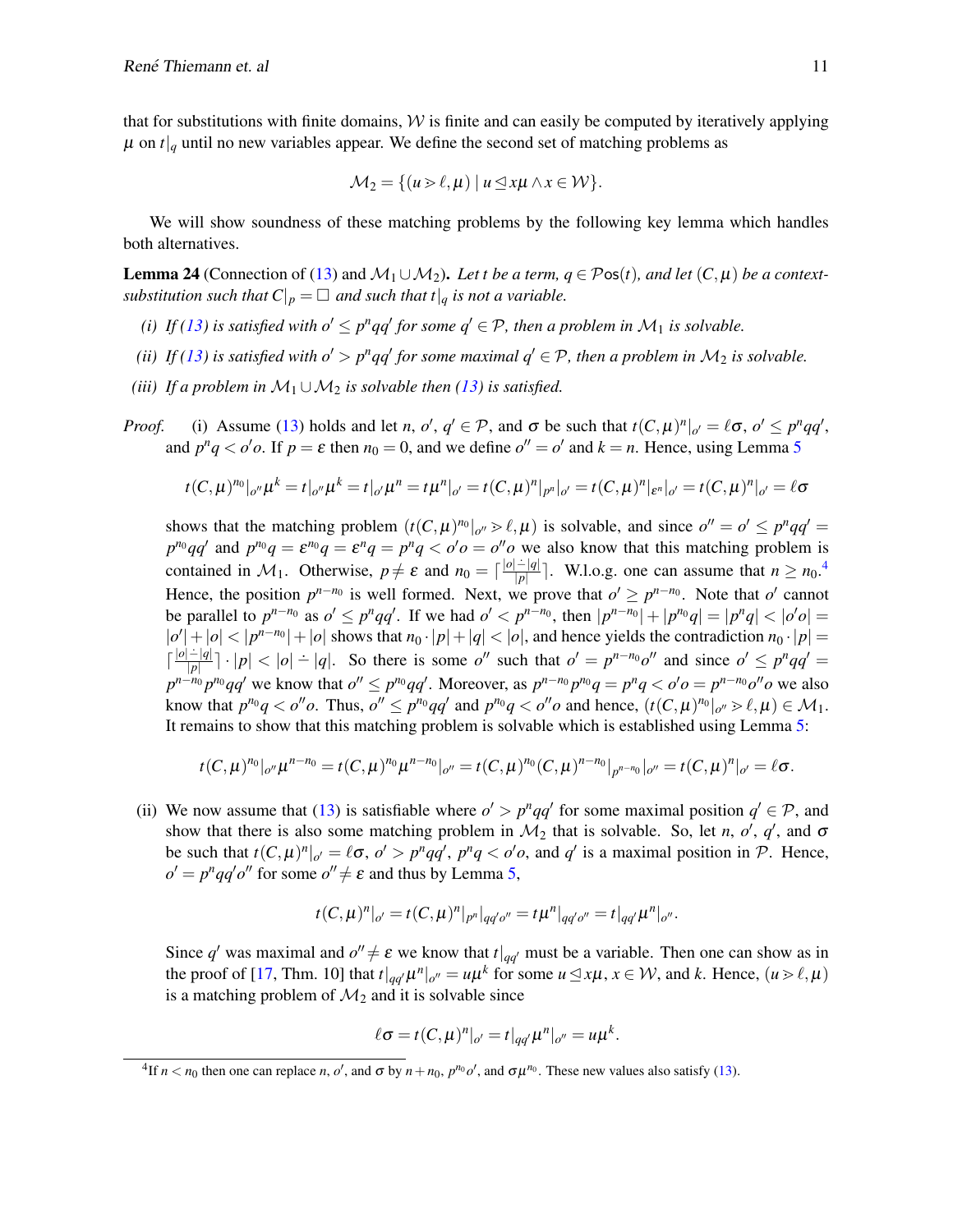(iii) Assume that a problem in  $\mathcal{M}_1$  is solvable. Hence, there exist k,  $\sigma$ ,  $o''$ , and  $q' \in \mathcal{P}$  such that  $t(C, \mu)^{n_0}|_{o''}\mu^k = \ell \sigma$ ,  $o'' \le p^{n_0}qq'$ , and  $p^{n_0}q < o''o$ . Then we define  $n = n_0 + k$  and  $o' = p^k o''$  and achieve

$$
t(C,\mu)^n|_{o'}=t(C,\mu)^{n_0}(C,\mu)^k|_{p^k}|_{o''}=t(C,\mu)^{n_0}\mu^k|_{o''}=t(C,\mu)^{n_0}|_{o''}\mu^k=\ell\sigma
$$

and moreover  $p^n q = p^k p^{n_0} q < p^k o'' o = o' o$ . Hence, if one of the matching problems in  $\mathcal{M}_1$  is solvable, then also [\(13\)](#page-8-2) holds.

We now assume that a matching problems in  $\mathcal{M}_2$  is solvable and show that then [\(13\)](#page-8-2) is satisfied. Here, we need the additional assumption that  $t|_q$  is not a variable. This assumption is not severe as we are interested in terms *t* where  $t \rightarrow q t'$ , which implies that  $t|q$  is not a variable for well-formed TRSs.<sup>[5](#page-11-1)</sup> So, let *u*, *x*, *k*, *k'*, and  $\sigma$  be given such that  $x \in V(t|_q\mu^{k'})$ ,  $u \leq x\mu$ , and  $u\mu^k = \ell\sigma$ . Let  $o''$  and  $o''$  be positions such that  $t|_q\mu^{k'}|_{o''}=x$  and  $x\mu|_{o'''}=u$ . We define  $n=k+k'+1$  and  $o'=p^nq o''o'''$ and show for these values that  $(13)$  is satisfied (again, using Lemma [5\)](#page-3-4):

$$
t(C,\mu)^{n}|_{o'}=t(C,\mu)^{n}|_{p^{n}}|_{q^{o''}o'''}=t\mu^{n}|_{q^{o''}o'''}=t|_{q}\mu^{k'+1+k}|_{o''o'''}=x\mu^{1+k}|_{o'''}=u\mu^{k}=\ell\sigma
$$

and  $p^n q < p^n q o'' o''' o = o' o$  since  $o'' \neq \varepsilon$ . That  $o''$  is indeed non-empty follows from the fact that  $t|_q$  and thus also  $t\mu^{k'}|_q$  is not a variable, but  $t\mu^{k'}|_{qo''}=t|_q\mu^{k'}|_{o''}=x$ .

 $\Box$ 

Using Lemma [24](#page-10-1) it is now easy to derive the following theorem.

<span id="page-11-2"></span>**Theorem 25** (Soundness of  $(\ell, o, a)$  problems). Let  $t \rightarrow q t'$  and let  $(C, \mu)$  be a context-substitution such *that*  $C|_p = \Box$  and such that  $t|_q$  is not a variable. All reductions  $t(C, \mu)^n \to_{p^n q} t'(C, \mu)^n$  are allowed w.r.t. *the pattern*  $(\ell, o, a)$  *iff none of the matching problems in*  $\mathcal{M}_1 \cup \mathcal{M}_2$  *is solvable.* 

Note that when encoding innermost rewriting by using forbidden patterns, the resulting matching problems one obtains in [\[17\]](#page-14-10) are essentially  $\mathcal{M}_1 \cup \mathcal{M}_2$ .

#### <span id="page-11-0"></span>**5.3** Deciding Loops for Forbidden Patterns of Type  $(\cdot, \cdot, b)$

Finally, for patterns  $(\ell, o, b)$ , we replace the condition  $p^n q = o' o$  by  $p^n q > o' o$ , i.e.,  $o' o$  has to be strictly above the redex. First note that  $o'o \in Pos(C^n[t])$ . Now, we consider the following two cases: either  $o'o$ ends in *t* (i.e.,  $o' o \ge p^n$ ), or otherwise it ends in some occurrence of *C* (i.e.,  $o' o < p^n$ ).

In the first case there are only finitely many positions in  $t$  above  $q$  in which  $o'o$  could end. Thus, we reduce this case to finitely many  $(\cdot, \cdot, h)$  cases. For each  $\bar{q}$  above  $q$  in  $t$ , we consider the pattern  $(\ell, o, h)$ for a reduction at position  $\bar{q}$ . Hence, we define

$$
\mathcal{M}_3 = \bigcup_{\bar{q} < q} \mathcal{M}_{\bar{q}}, \text{ where } \mathcal{M}_{\bar{q}} \text{ is the set of } (\ell, o, h) \text{ matching problems for } t, \bar{q}, \text{ and } (C, \mu).
$$

In the second case  $o'o$  is a non-hole position of  $C^n$ , i.e.,  $p^n > o'o$ . Then  $p \neq \varepsilon$ , since otherwise we would obtain the contradiction  $\varepsilon = p^n > o'o$ . So there is a  $k < n$  and a  $p''' \le p$  with  $o' = p^k p'''$ . Let *p*<sup>*n*</sup> be the position with  $p = p^m p^n$ . Then we have  $o < p^n p^{n_0}$  for some  $n_0$ . To examine all possible choices for  $o'$ , we consider all prefixes  $p'''$  of  $p$ , i.e., all contexts  $D$  with  $\Box \triangleleft D \trianglelefteq C$  where  $C|_{p'''} = D$ ,  $D|_{p''} = \Box$ , and  $p = p'''p''$ . Let  $n_0$  be the smallest number such that  $|p''| + |p^{n_0}| > |o|$  (since  $p > \varepsilon$ , such

<span id="page-11-1"></span><sup>&</sup>lt;sup>5</sup>It is also possible to define  $M_2$  in a way that  $t|_q$  can be a variable. However, then the definitions would become even more technical. Essentially, one just would have to perform some additional book-keeping to check whether one is strictly below *t*|*q*.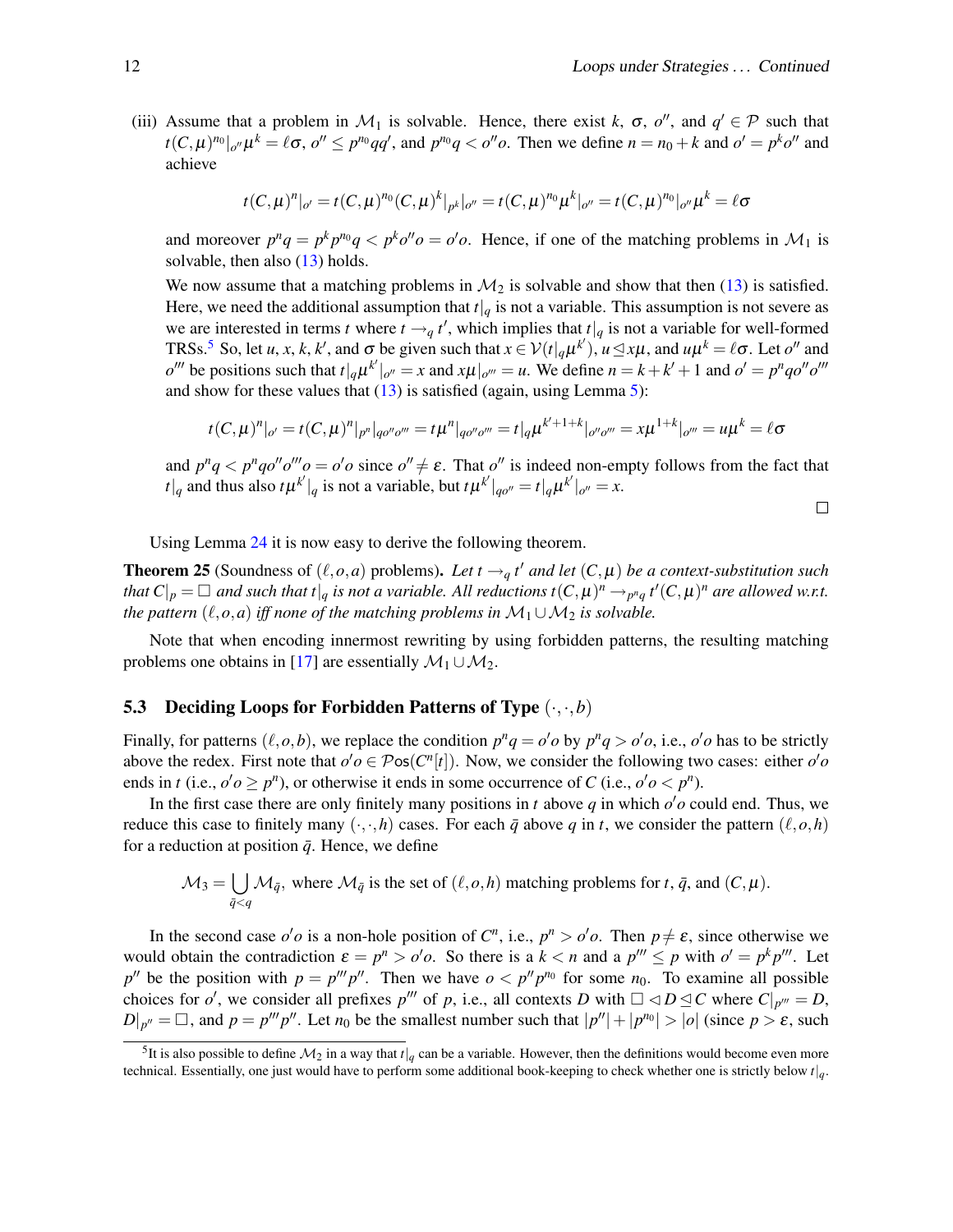a number always exists). Then we have to check whether  $o < p''p^{n_0}$ . If that is not the case, then we do not result in any additional matching problems. Otherwise, we obtain an *extended matching problem*  $(D \triangleright \ell, C\mu, t(C, \mu)^{n_0}\mu, \mu)$  for each  $\Box \triangleleft D \trianglelefteq C$ .

$$
\mathcal{M}_4 = \{ (D \ge \ell, C\mu, t(C, \mu)^{n_0}\mu, \mu) \mid
$$
  

$$
\square \triangleleft D \trianglelefteq C, D|_{p''} = \square, n_0 \text{ is least number with } |p''| + n_0|p| > |o|, p''p^{n_0} > o \}
$$

These are the same kind of extended matching problem as for deciding outermost loops.

**Definition 26** (Extended matching problems [\[19\]](#page-14-11)). We call a quadruple  $(D \triangleright \ell, C, t, \mu)$  an extended matching problem. *It is* solvable *iff there are m, k,*  $\sigma$ *, such that*  $D[t(C, \mu)^m] \mu^k = \ell \sigma$ .

<span id="page-12-0"></span>**Lemma 27** (Connection of [\(13\)](#page-8-2) and  $M_3 \cup M_4$ ). Let  $t \rightarrow q t'$  and let  $(C, \mu)$  be a context-substitution such *that*  $C|_p = \square$ .

- *(i)* [\(13\)](#page-8-2) is satisfied with  $o'o \geq p^n$  iff a problem in  $\mathcal{M}_3$  is solvable.
- *(ii)* [\(13\)](#page-8-2) is satisfied with  $o'o < p^n$  iff a problem in  $\mathcal{M}_4$  *is solvable.*
- *Proof.* (i) Suppose that a  $(\ell, o, h)$  matching problem in  $\mathcal{M}_3$  for  $\bar{q} < q$  is solvable. By Theorem [22](#page-9-0) we obtain  $\bar{q}$ , m, o', and  $\sigma$  with  $t(C, \mu)^n|_{o'} = \ell \sigma$  and  $p^n \bar{q} = o' o$ . Since  $\bar{q} < q$ , this implies  $p^n q > o' o$  and  $o'o \geq p^n$ . Thus we satisfy the case of [\(13\)](#page-8-2) where  $\lambda = b$  and  $o'o \geq p^n$ .

Conversely, assume that there are *n*, *o'*, and  $\sigma$  such that  $t(C, \mu)^n|_{o'} = \ell \sigma$ ,  $p^n q > o' o$ , and  $o' o \geq p^n$ . Thus, there is some  $o'' \neq \varepsilon$  with  $p^n q = o'oo''$ . Since we are in the case where  $o' o \geq p^n$ , this implies that  $o''$  is a suffix of *q*. Hence, there is some position  $\bar{q}$  such that  $q = \bar{q}o''$  and  $p^n\bar{q} = o'o$ . As  $o'' \neq \varepsilon$ we know that  $\bar{q} < q$  and hence, one of the  $(\ell, o, h)$  matching problems in  $\mathcal{M}_3$  is solvable using Theorem [22.](#page-9-0)

(ii) Suppose that an extended matching problem in  $\mathcal{M}_4$  is solvable. Thus there are  $m$ ,  $k$ , and  $\sigma$  such that  $D[t(C, \mu)^{n_0}\mu(C\mu, \mu)^m]\mu^k = \ell\sigma$  and  $p''p^{n_0} > o$ . Let  $o' = p^kp''$  and  $n = k + n_0 + m + 1$ . Hence, by Lemma [5](#page-3-4)

$$
t(C,\mu)^{n}|_{o'} = t(C,\mu)^{k+n_0+m+1}|_{p^{k}p'''} = t(C,\mu)^{n_0+m+1}\mu^{k}|_{p'''} = C[t(C,\mu)^{n_0+m}\mu]\mu^{k}|_{p'''}= D[t(C,\mu)^{n_0+m}\mu]\mu^{k} = D[t(C,\mu)^{n_0}\mu(C\mu,\mu)^{m}]\mu^{k} = \ell\sigma
$$

and moreover  $p^n = p^k p^{n_0} p^m p \ge p^k p p^{n_0} = p^k p''' p'' p^{n_0} > p^k p''' o = o' o$  and thus, also  $p^n q > o' o$ . In order to prove the other direction, assume that there are *n*, *o'*, and  $\sigma$  such that  $t(C, \mu)^n|_{o'} = \ell \sigma$ and  $p^n > 0$ , Let  $k = \lfloor \frac{|o'|}{|p|} \rfloor$  $\frac{|p'|}{|p|}$ . Hence, there is some  $p''' < p$  such that  $o' = p^k p'''$ . Since  $p''' < p$ , there is also some p'' with  $p = p'''p''$ . From the fact that  $o'$  is a strict prefix of  $p^n$ , we obtain some  $m \in \mathbb{N}$  such that  $p^n = p^k p^m p^n p^n = o' p'' p^m$ . Thus,  $o' p'' p^m = p^n > o' o$  which implies  $p'' p^m > o'$ and so,  $|p''| + |p^m| > |o|$ . Hence, *m* is greater than or equal to the smallest number *n*<sub>0</sub> satisfying  $|p''| + |p^{n_0}| > |o|$  and thus  $m = n_0 + m'$  for some  $m' \in \mathbb{N}$ . From  $p^n = p^k p^m p^n$ , we also obtain  $n = k + m + 1$ . Let  $D = C|_{p^m}$ .

$$
\ell \sigma = t(C, \mu)^n |_{o'} = t(C, \mu)^{k+m+1} |_{p^k p'''} = t(C, \mu)^{m+1} \mu^k |_{p'''} = C[t(C, \mu)^m \mu] \mu^k |_{p'''} = D[t(C, \mu)^m \mu] \mu^k
$$
  
=  $D[t(C, \mu)^{n_0+m'} \mu] \mu^k = D[t(C, \mu)^{n_0}(C, \mu)^m' \mu] \mu^k = D[t(C, \mu)^{n_0} \mu(C\mu, \mu)^m'] \mu^k$ 

By  $m'$ ,  $k$ ,  $\sigma$ , we obtain a solution of the extended matching problem  $(D \ge \ell, C\mu, t(C, \mu)^{n_0}\mu, \mu)$ . Note that  $\Box \triangleleft D$  since otherwise  $p''' = p$  which contradicts  $p''' < p$ . Moreover, since  $p''p^m > o$ and  $|p''|+|p^{n_0}|>|o|$ , we have  $p''p^{n_0}>o$ . Hence, the matching problem  $(D \ge \ell, C\mu, t(C, \mu)^{n_0}\mu, \mu)$ is contained in  $\mathcal{M}_4$ .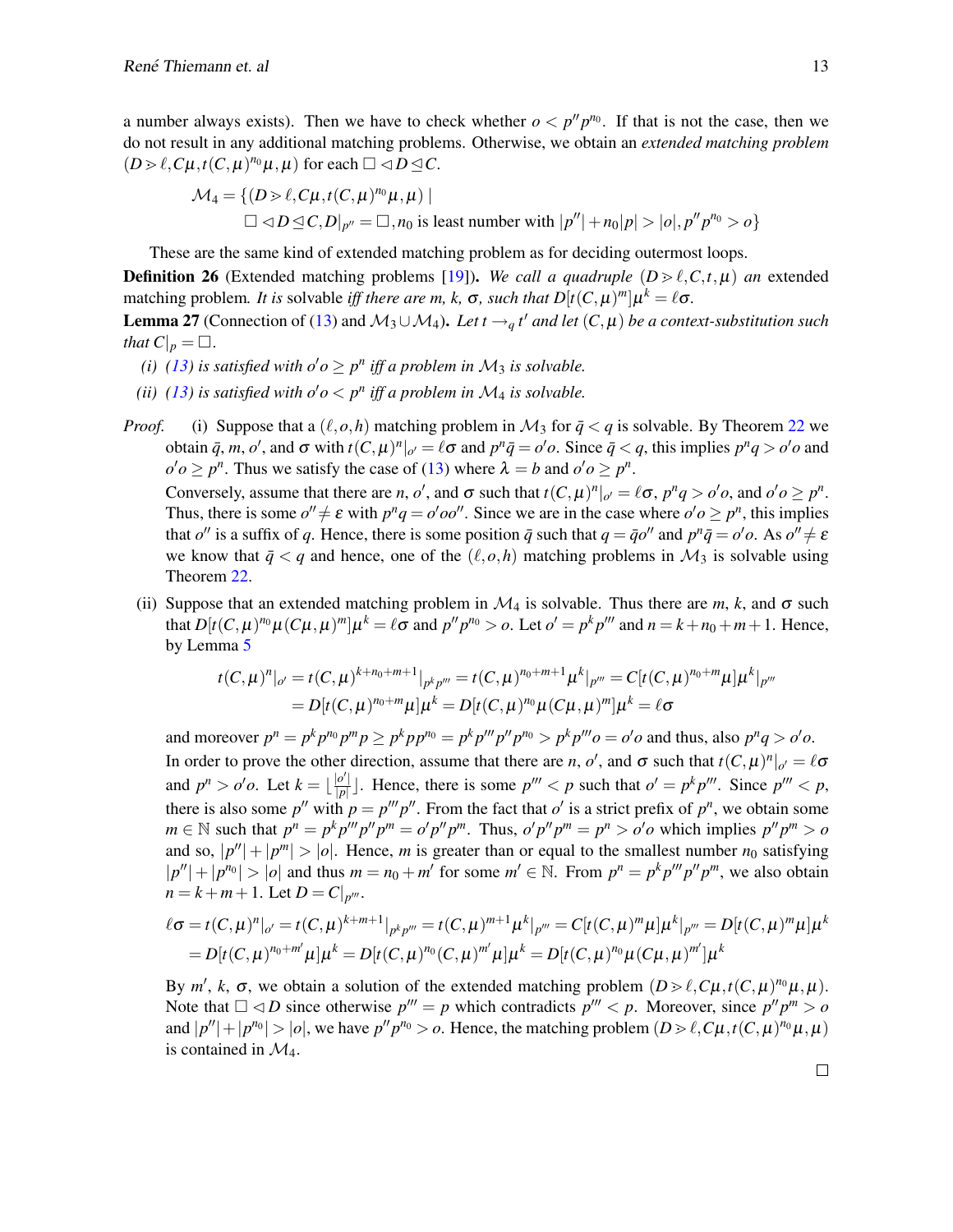<span id="page-13-1"></span>Using Lemma [27,](#page-12-0) we have proved the following theorem.

**Theorem 28** (Soundness of  $(\ell, o, b)$  problems). Let  $t \rightarrow q t'$  and let  $(C, \mu)$  be a context-substitution such that  $C|_p = \Box$ . All reductions  $t(C, \mu)^n \to_{p^nq} t'(C, \mu)^n$  are allowed w.r.t. the pattern  $(\ell, o, b)$  iff none of the *matching problems in*  $M_3 \cup M_4$  *is solvable.* 

Note that as in the innermost case, when encoding outermost rewriting by using forbidden patterns, the resulting matching problems one obtains in [\[19\]](#page-14-11) are  $\mathcal{M}_3 \cup \mathcal{M}_4$ . So Theorem [28](#page-13-1) is a generalization of the result in [\[19\]](#page-14-11).

By combining Corollary [7](#page-4-2) with Theorem [22,](#page-9-0) Theorem [25,](#page-11-2) and Theorem [28,](#page-13-1) we finally obtain the following corollary.

**Corollary 29** (Forbidden loops are decidable). Let  $t_1 \rightarrow_{q_1} t_2 \rightarrow_{q_2} \cdots \rightarrow_{q_m} t_{m+1} = t_1(C, \mu)$  be a loop with  $C|_p = \Box$  and let  $\Pi$  *be a set of forbidden patterns. Then it is decidable whether the loop is a loop under the strategy* Π*.*

### <span id="page-13-0"></span>6 Conclusion

In this paper, we developed approaches to disprove termination of rewriting under strategies like leftmostinnermost, leftmost-outermost, (max-)parallel-innermost, (max-)parallel-outermost, and forbidden patterns automatically. To this end, we introduced decision procedures which check whether a given loop is also a loop under the respective strategy. By combining these procedures with techniques to detect loops automatically, one obtains methods to prove non-termination of term rewriting under these strategies.

The general idea of our decision procedures is to generate a set of *(extended) matching problems* from every loop such that one of these matching problems is solvable iff the given loop violates the strategy. We presented a decision problem for solvability of matching problems in [\[17\]](#page-14-10) (for extended matching problems this was done in [\[19\]](#page-14-11)).

We started with defining *leftmost* matching problems in Section [3](#page-4-0) which shows that it is decidable whether a loop is a leftmost loop. By combining this result with the decision procedures for innermost and outermost loops from  $[17,19]$  $[17,19]$ , it is also decidable whether a loop is a leftmost-innermost or leftmostoutermost loop.

In Section [4](#page-7-0) we considered parallel- and max-parallel-rewriting, where in the latter case, *all* redexes at parallel positions must be reduced simultaneously. Similar to leftmost matching problems, here we defined *max-parallel* matching problems and showed that it is decidable whether a given loop is also a max-parallel, a (max-)parallel-innermost, or a (max-)parallel-outermost loop.

Finally, in Section [5](#page-8-0) we extended our approach to strategies defined by *forbidden patterns* [\[6\]](#page-14-14). Forbidden patterns are very expressive and in particular, they can also be used to describe strategies such as innermost, outermost, or context-sensitive rewriting. There are three variants of such patterns which restrict rewriting on, above, or below certain positions of certain subterms. For each of these classes of forbidden patterns, we showed how to generate corresponding matching problems such that one of these matching problems is solvable iff the given loop violates the restriction described by the pattern. Thus, it is decidable whether a loop is also a loop under a strategy expressed by a set of forbidden patterns.

Our results constitute the first automatic approach for disproving termination under these strategies. Future work will be concerned with extending and adapting our results such that they can be integrated in rewriting-based approaches for termination analysis of programming languages (e.g.,  $[16, 5, 12]$  $[16, 5, 12]$  $[16, 5, 12]$  $[16, 5, 12]$  $[16, 5, 12]$ ).

Acknowledgments. We thank the referees for many helpful suggestions.